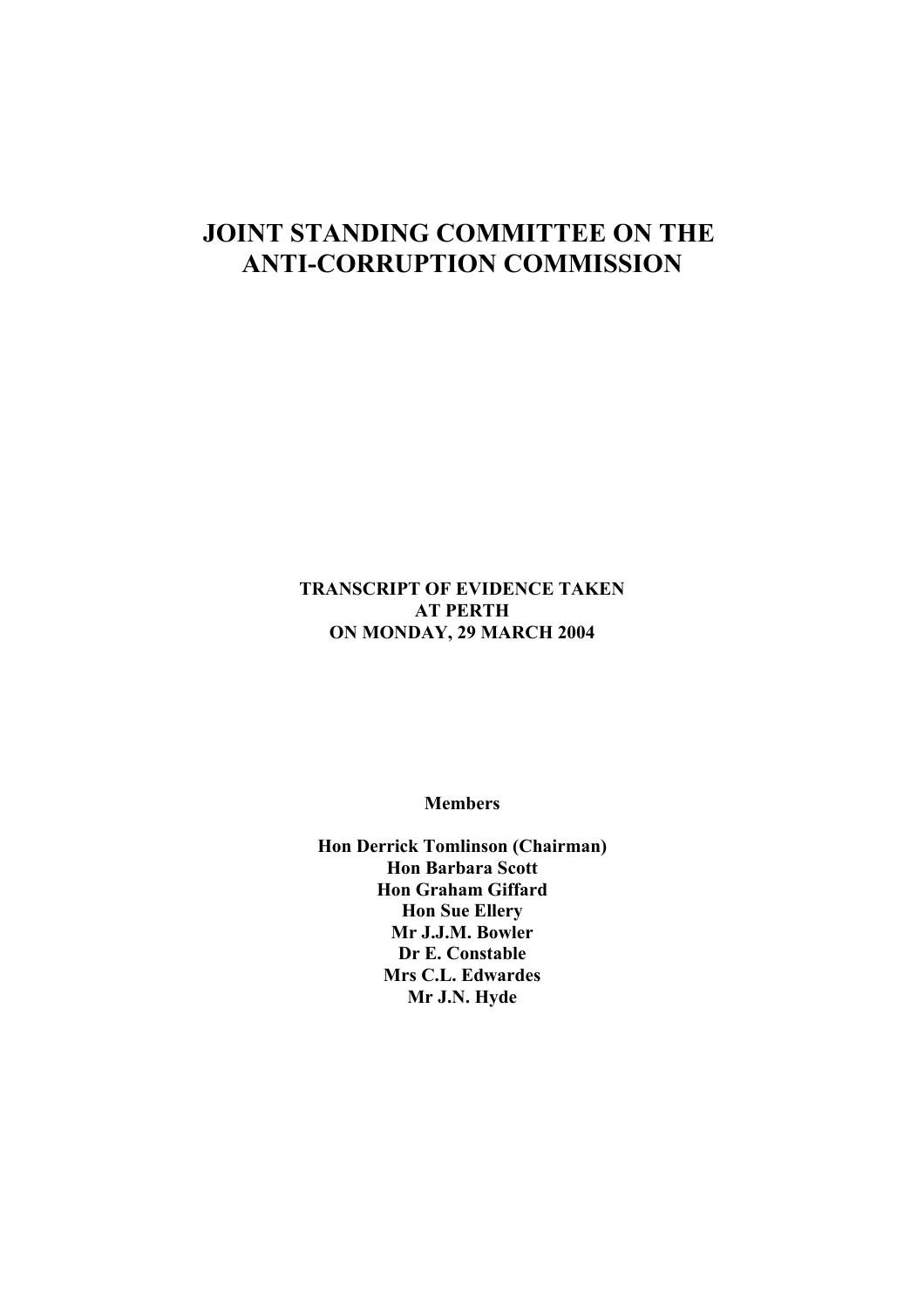[9.40 am]

**Committee met at 9.39 am** 

**DOIG, MR DON Commissioner, Anti-Corruption Commission, PO Box Z5068, St Georges Terrace, Perth, examined:** 

**O'CONNOR, MR TERRY Chairman, Anti-Corruption Commission, PO Box Z5068, St Georges Terrace, Perth, examined:** 

**RAYNER, MS MOIRA Commissioner, Anti-Corruption Commission, PO Box Z5068 St Georges Terrace, Perth, examined:** 

**CHARLWOOD, MR GRAEME Chief Executive Officer, Anti-Corruption Commission, PO Box Z5068 St Georges Terrace, Perth, examined:** 

**LEWIS, MR TERRY Policy Officer, Anti-Corruption Commission, PO Box Z5068 St Georges Terrace, Perth, examined:** 

**The CHAIRMAN:** This is a properly constituted meeting of the Joint Standing Committee on the Anti-Corruption Commission. The proceedings will be recorded for the purposes of Hansard. You have each received a "Details of Witness" form. Have you completed it?

**The Witnesses:** Yes.

**The CHAIRMAN:** Did you read it?

**The Witnesses:** Yes.

**The CHAIRMAN:** Did you understand it?

**The Witnesses:** Yes.

**The CHAIRMAN:** Welcome to the meeting. When I spoke to you, Terry, about the meeting you expressed some surprise that it was on, because we have not had a quarterly meeting for some time and we anticipated that the Anti-Corruption Commission would have ceased to exist by now. Originally it was August, then it was December and then it was January. The commissioners for the Corruption and Crime Commission were appointed at the end of December. You did anticipate that there would be a handover in March, but you are still here. The purpose of this meeting is to look at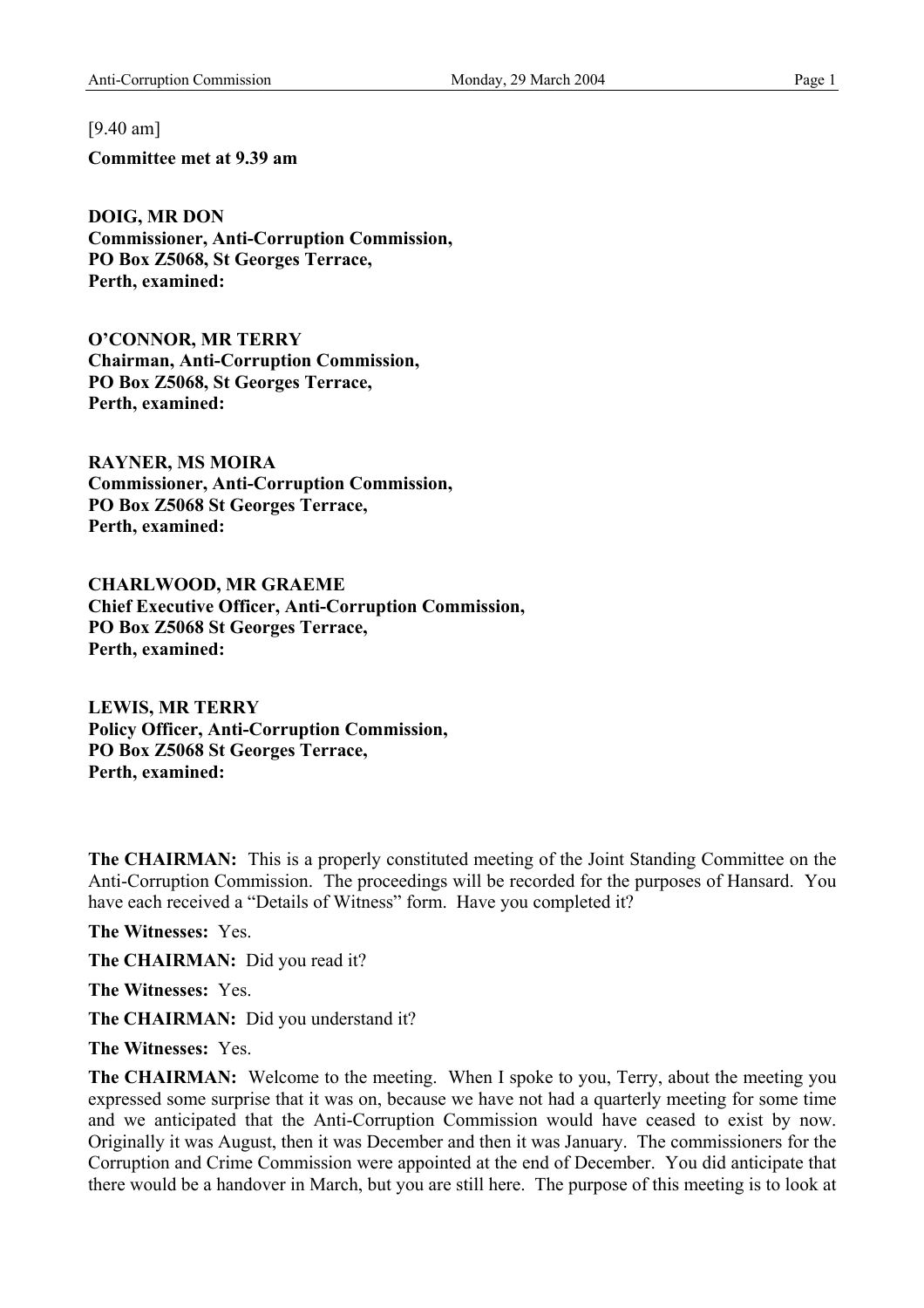the report that you presented to the committee for the period July to December 2003. Before we commence, do you have any general comment you wish to make?

**Mr O'Connor:** Not on that at this stage, Mr Chairman.

**The CHAIRMAN:** You have received a series of indicative questions. I will go through the indicative questions prepared by staff not in the order as presented to you, because they move from one table to the next. I will try to look at questions as they relate to particular tables in the report. I note that that 119 matters received between 1 July and 31 December last year relate to alleged serious improper conduct, and there are 305 active matters. I presume that the bulk of those matters will be transferred from the ACC to the CCC. I am looking at table 1 on page 2 of the report, ACC operational activity from 1 July.

**Mr O'Connor:** Yes. Anything that is not finalised by us will go to the CCC.

**The CHAIRMAN:** There is a total of 517 active matters as at the end of December. Have you received additional matters since that time?

**Mr O'Connor:** No.

**The CHAIRMAN:** No additional matters?

**Mr O'Connor:** No. The CCC has taken over from 1 January. All new matters go to it, so we are reducing the number of matters we have.

**The CHAIRMAN:** Can you indicate how many matters are outstanding at the moment?

**Mr O'Connor:** One hundred and sixty.

**The CHAIRMAN:** Of those 517 matters, you have reduced it to 160 currently.

**Mr O'Connor:** Yes. Obviously, we have been putting a fair amount of effort into doing that, because we are anxious not to overburden the CCC with a whole raft of matters in addition to the other problems it will have in getting started.

**The CHAIRMAN:** I recall that when the ACC was appointed in 1996, you inherited a backlog of matters that the Official Corruption Commission had dealt with and it took you something like 18 months to work through those.

**Mr O'Connor:** It probably took longer, yes, so we are very cognisant of the difficulties involved in having a huge backlog.

**The CHAIRMAN:** Do you have any idea when the ACC will be disbanded?

**Mr O'Connor:** No. We are having a meeting with the CCC after this and we hope to get some idea at that meeting.

**The CHAIRMAN:** When last we spoke, you anticipated March. It is almost 1 April and still you do not know. Can you indicate what is causing the delay?

**Mr O'Connor:** The delay obviously is in setting up and getting organised to take things over. I think it is still going through that phase.

**The CHAIRMAN:** You are doing your best to minimise the number of matters that will be incomplete before that time.

**Mr O'Connor:** Certainly, yes.

**The CHAIRMAN:** I turn to question No 1 and the new matters referred to the ACC in the table on page 2. Nine per cent of the new matters reported come from individuals. That is fairly consistent with previous history.

**Mr O'Connor:** No. For example, in 2001-02, 17 per cent came from individuals. We have made efforts to make the public aware obviously of our presence and activities. In early 2003 we started our web site, which we have been working on for quite some time. Obviously with press releases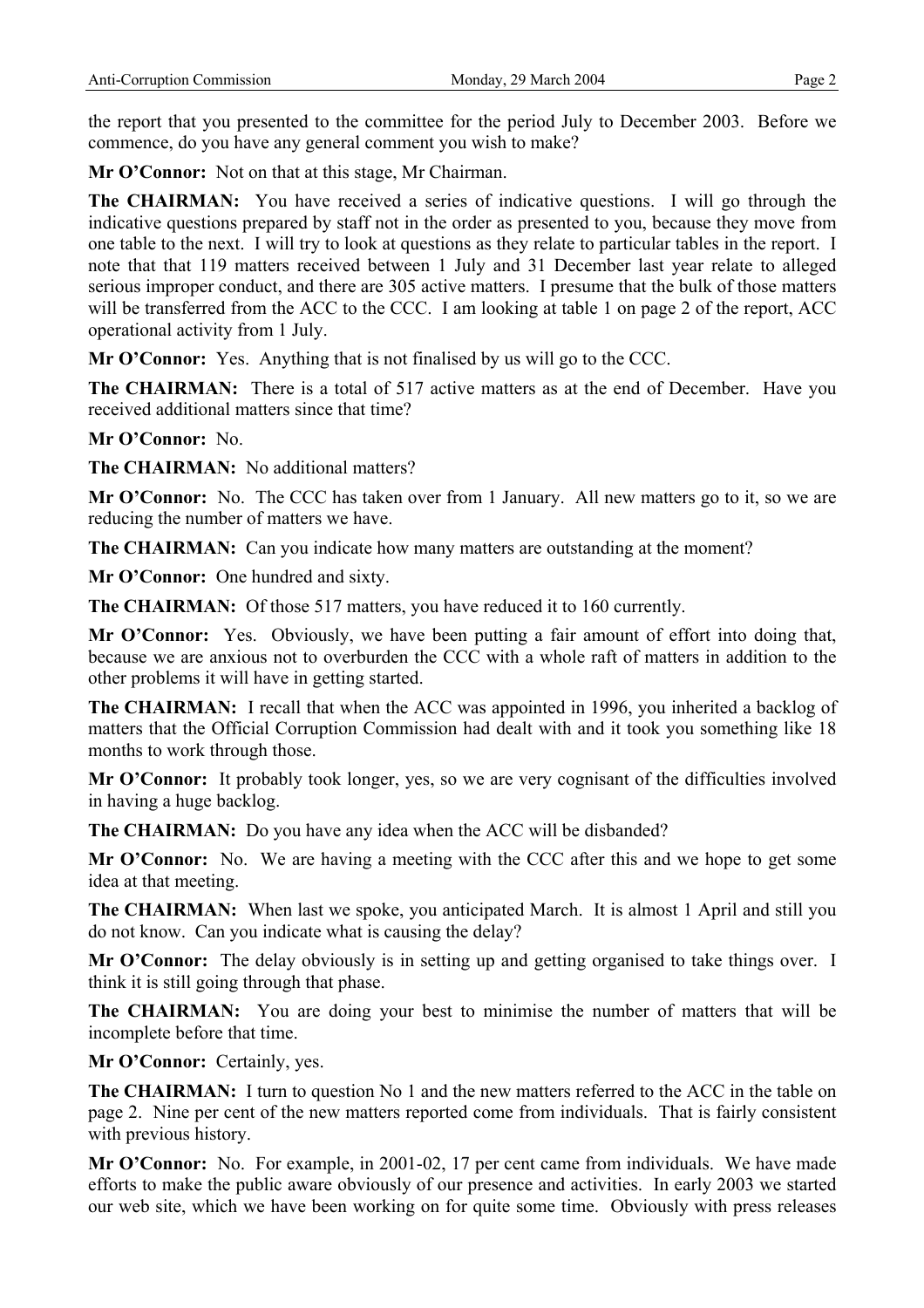and things like that, we have sought in the past to let the public know of our existence. However, I suspect that we have had a drop off in the number of people making allegations during 2003 because of the activities of the royal commission. Obviously that provided a place for people to go in respect of the police. Of course, at the beginning of 2003 it was announced that we were to be wound up, and all that, I am sure, affected the number of people who came to the ACC.

**The CHAIRMAN:** The police royal commission may explain the transfer of the focus or attention from the ACC to the royal commission, but the royal commission was about police. Some 48 per cent of the matters dealt with by the ACC historically have involved other public officers, so the royal commission operating at that time does not explain entirely the drop. Other factors appear to be involved in spite of your efforts to make people aware.

**Mr O'Connor:** As I say, I can assume only that it is related to the fact that it was announced that the commission was to be disbanded and that had some effect, but we have no real explanation for it other than that.

**Mr J.N. HYDE:** The amount of information, statistics and so on that we are now getting is great. You had spent 70 per cent of your budget by 31 December. In six months 70 per cent of the budget has gone. Is there an explanation for that?

**Mr O'Connor:** We are on budget and we have sufficient funds to carry on. Obviously, we were going to spend more of our budget. If we were not expected to go for the full year, we would like to spend more of our budget in the first part of the year.

**Mr J.N. HYDE:** However, until December you did not know that you would not continue.

**Mr Charlwood:** The simple explanation - we are talking about the operational component of our budget - is that there was a need to upgrade our telecommunications interception facility to take account of the technological change by the service providers. That money - some \$325 000 - was in fact planned expenditure and it occurred in the early half of the financial year. That in the main is the reason for the 70 per cent having been spent.

**Mr J.N. HYDE:** That is a capital, rather than an operational, item.

**Mr Charlwood:** It is capital, but in terms of our operational budget and the way that we report here, it is part of that.

**Mr J.N. HYDE:** One of the requirements under the Anti-Corruption Commission Act is that it is incumbent on CEOs to report any evidence or suspicions of corrupt activity.

## [10.00 am]

If they become aware of information regarding corruption they must report it to the ACC. During the period of the ACC, have you prosecuted any CEOs, heads of department, politicians or whoever, who have not reported corruption?

## **Mr O'Connor:** No.

**Mr J.N. HYDE**: Has the ACC received any allegations of that?

**Mr O'Connor:** We have had concerns about failures of agencies to report corruption, particularly early on when we were still getting used to the idea. In the case of one agency we complained to the minister in the previous Government. The problem was addressed and fixed up. However, whenever we have found there have been delays in reporting matters, we have taken it up with the agency and pressed it to improve its game. The agencies that have regular issues such as the Police Service and the Department of Education and Training have processes. Agencies that rarely have some allegations against staff are obviously not as aware of the requirements of the Act as those agencies that are constantly having these problems, so they sometimes fall down.

**The CHAIRMAN**: I refer to the budget matter that John Hyde raised with you. While 70 per cent of the operational budget was expended by the end of December - as Graham Charlwood pointed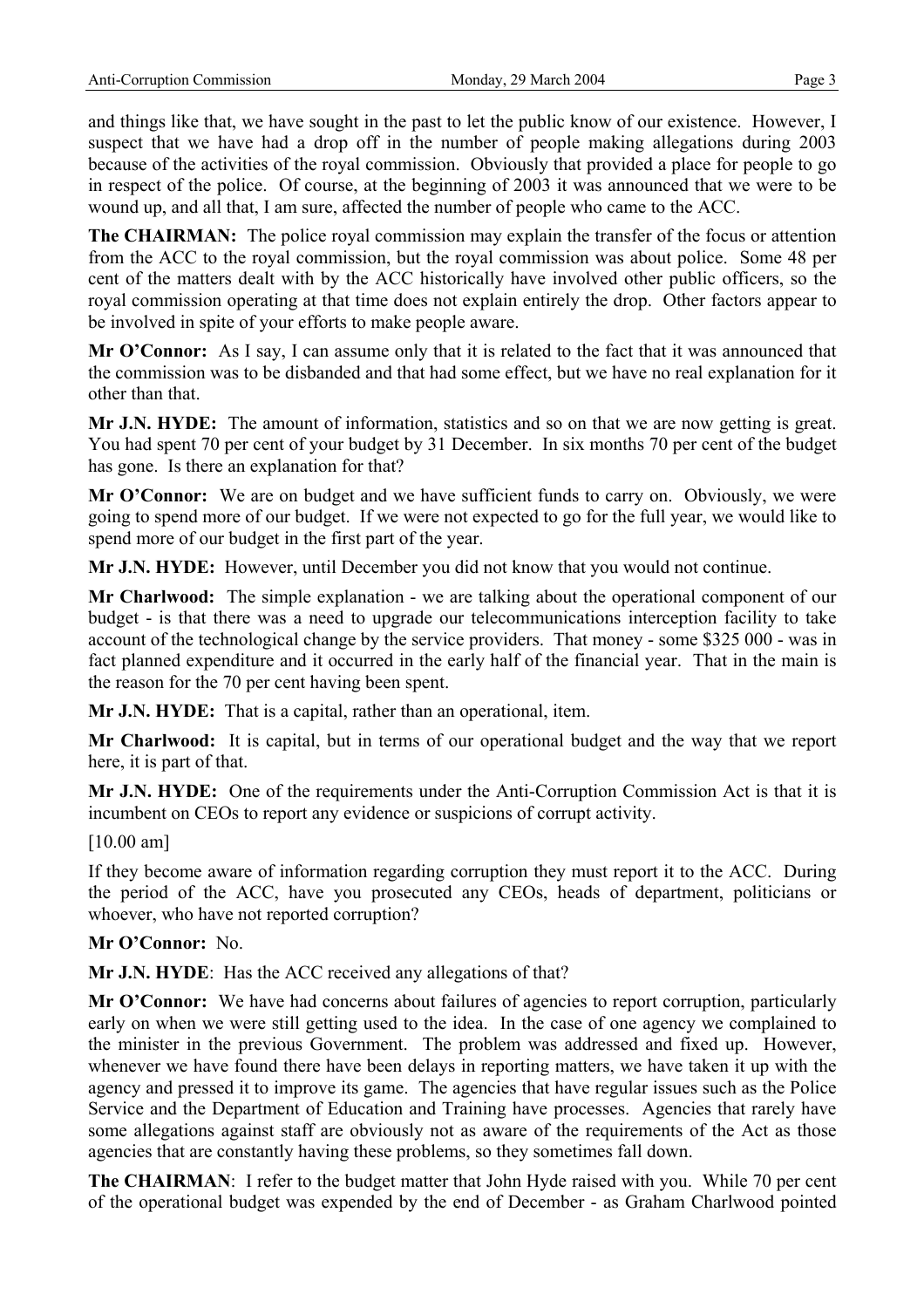out, it was investment in telecommunications; in fact, the total expenditure is 45 per cent of budget that is online. I assume the telecommunications investment will be transferred to the CCC.

**Mr O'Connor:** The CCC will get all our assets. Yes. We do not know what the CCC will do. If it does not take up our telephone interceptor capacity and decides to get its own, I would want someone to ask questions because we have a state-of-the-art facility. The CCC will inherit that facility, there is no doubt about that.

**Mr J.N. HYDE**: During the budget process last year, the police applied for and received a lot of money for TI equipment as well as the ACC. I think we have raised this previously and there was a degree of cooperation but separation in terms of the equipment.

**Mr O'Connor:** We wanted to do that and the police wanted to do that but the Government stopped it. I think it will be a matter for the CCC. I have not heard what the latest position is. Graham, do you know?

**Mr Charlwood:** It is still on the agenda to establish a joint facility. There would be significant cost savings in doing that, of course. However, as the chairman said, it is a matter between the CCC and how comfortable it is with that arrangement. We are very comfortable with it. We were satisfied that the security of the ACC's data was covered. The technology is available. It is a matter of the will I suppose to do it.

**The CHAIRMAN**: I think that is a matter that the committee should take up with the CCC at the first opportunity

**Hon BARBARA SCOTT:** Did the government give an explanation of what grounds it used to not amalgamate those facilities in the future?

**Mr O'Connor:** They want to leave it to the CCC to decide whether it wanted to do it.

**Hon BARBARA SCOTT:** Even though the Government knew there would be immense duplication of the technology?

**Mr O'Connor:** The Government is aware that there would be duplication if it did not happen.

**Hon BARBARA SCOTT:** Did a minister of the Government approach you to discuss that matter?

**Mr Charlwood:** No; it was dealt with the in the CCC steering group forum, of which Mal Wauchope was there as the chair of that group. As far as I am aware, the police have not proceeded with the installation of a new facility. Although the money has been allocated, I understand that money has not been provided.

**The CHAIRMAN:** I refer to question No 2 regarding new matters reported to the ACC. Eleven per cent of the matters received by the ACC in this period related to public officers in local government. It then refers to "matters unsubstantiated", but I think it should read "matters unclassified". Local governments received some considerable attention. We looked at the list of local governments that have had some investigation or public comment; namely, Canning, Wanneroo, East Fremantle, Busselton, Margaret River, Belmont, South Perth and I think Wiluna.

# **Hon BARBARA SCOTT:** Cockburn.

**The CHAIRMAN:** Cockburn. Given that amount of focus on local government, the number of matters received from the ACC is apparently small. I can see Moira Rayner looking quizzical.

**Ms Rayner:** Yes, I am very quizzical about the low number of matters.

**Mr O'Connor:** The ACC has some concerns about what is happening in some areas of local government. The ACC is running some operations at the moment that have been the subject of substantial surveillance and ongoing telephone interception. I think we will pass those across to the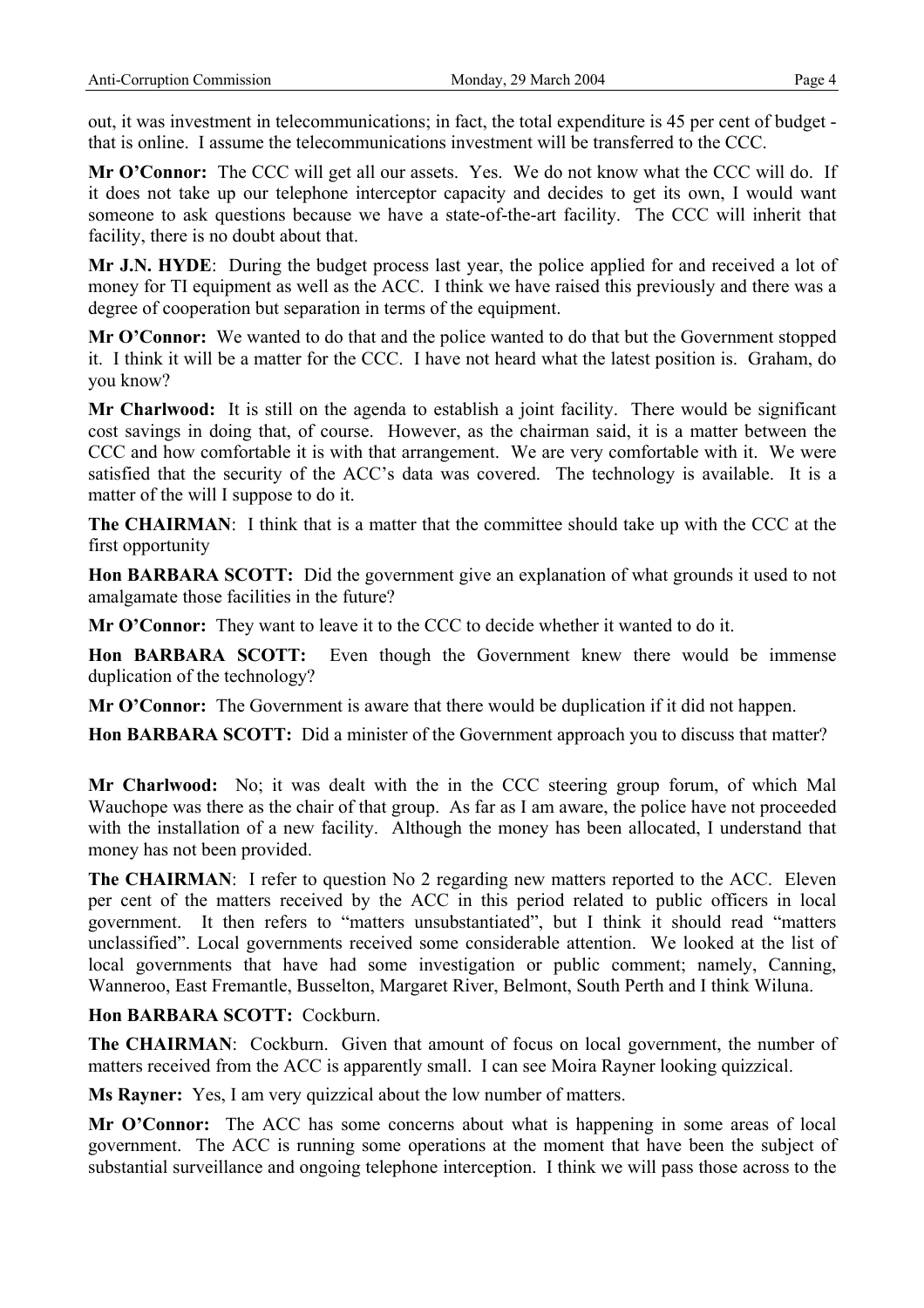CCC. However, historically, local government has been an area of concern and it remains so for us and will, I am sure, for the CCC.

**The CHAIRMAN**: Has the ACC confronted any particular difficulties in dealing with local government matters?

**Mr O'Connor:** Obviously we have argued for a long time, as this committee only too well knows, that the ACC has had inadequate powers. We are obviously pleased that the CCC will get the powers we have been arguing for. That has inhibited all our investigations. I suppose the only particular problem with local government is that it has an incapacity to investigate matters itself. Occasionally, it is a good thing to send something back to the department and ask it to look at it and report back to the ACC. It is not equipped, generally, to do that. Other than that, we have not had any particular problems with local government.

**Mr J.N. HYDE**: I refer to the CEO at Broome case. You have done your job as part of the team and that has now gone to the DPP so a court case or charges are under way. In terms of debriefing that process - clearly it is something that has gone on and some people thought there was an issue and some people within local government thought there was not.

**Ms Rayner:** He was convicted.

**Mr J.N. HYDE**: You had nothing to do with the trial. Your job is to get the case to the DPP.

**Mr O'Connor:** We provided the evidence for the DPP at the trial. I think in fact he pleaded guilty in that particular case so it was fairly straight forward.

**Mr J.N. HYDE**: For that process to have gone on for so long, surely there was a debriefing process or words of wisdom.

**Mr O'Connor:** For what process to have gone on for so long?

**Mr J.N. HYDE**: For the CEO to have pleaded guilty for the charge to have been made, a situation in which the previous president had been perhaps made aware of some things of which other members of the council or the existing president were not aware. At what point who within the organisation should have been taking action to stop it from reaching that end point?

**Mr O'Connor:** Are you talking about within the Shire of Broome?

**Mr J.N. HYDE**: Yes. Surely, in the whole three years we have been here, it is what we have seen replicated throughout local government.

**Mr O'Connor:** Obviously, if you are talking about the shire clerk or a senior executive, it is the responsibility of the council and the mayor to supervise what they are doing. However, if they do not do that, it allows people to get away with things.

**Ms Rayner:** Western Australia has a large number of very small councils. It has struck me in my relatively short time on the commission how little they understand basic concepts such as conflicts of interest and the need to implement proper checks and balances on the use of powers and discretions that officers and councillors have and the different responsibilities and interests of councillors and paid staff. One of the issues that I hope the CCC takes up with some passion is a collaborative educational exercise to prevent corruption. Corruption can happen only when councils understand that no matter to whom they are related or work or live next to, they have public duties first and private duties second. The identification of a conflict of interest must result in an appropriate reaction.

[10.00 am]

It seems to me, just from looking in a general way - I am not talking about Broome specifically that in small geographical areas where councillors have a large number of responsibilities - public, private and complicated relationships - it is crucial they understand that, because corruption and serious improper conduct arises in an environment where you can turn a blind eye, look a bit vague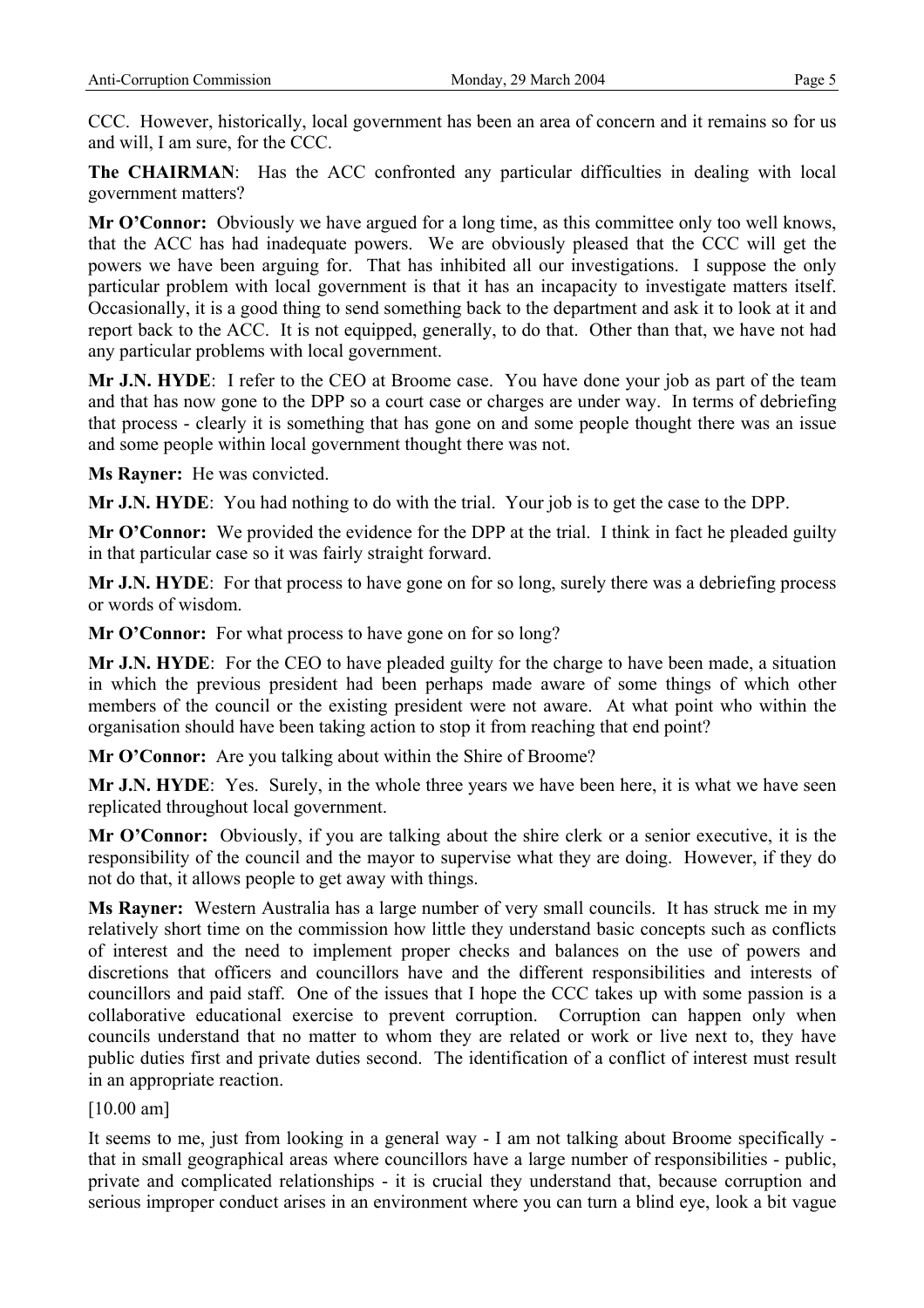and not fully understand and have a discussion and have it go on for a long time in order to be just without any rigorous understanding that there is a process with principles involved. I have seen a small number of complaints come up through local government but, from my short time back in Australia, I have heard an awful lot of discussions about what goes on in local government. It seems to me it is a systemic matter that has to be addressed by the new body as a matter of some urgency. It cannot do it just on its own. Education and prevention has to be done in a way that is embraced as necessary education by the bodies themselves. I am saying that from my experience in educating people to avoid harassment, discrimination, victimisation and the like. The circumstances are almost identical: the culture in which those things thrive are cultures in which there are bullies, the bullied, nepotism, lack of a merit process and vague and opaque processes to make decisions - all of which allow people to avoid personal responsibility. If I am sounding a little bit passionate, I do not mean to be. I am simply saying I think it is an urgent necessity to be addressed in this State.

**The CHAIRMAN:** If it is urgent, why is it a matter that the CCC should take up as a matter of priority when it has been around for some time to the ACC's knowledge?

**Mr O'Connor:** We have never had the power or the resources to embark on education programs. That, again, is one of the things that we have made submissions about, but nothing ever happens.

**The CHAIRMAN:** Does the CCC Act make provision?

**Mr O'Connor:** Yes, and that is going to be very important. It is not only in local government that people do not understand what conflict of interest means. We see it in other areas as well. In many areas we see a total misunderstanding of the whole concept of conflict of interest.

**The CHAIRMAN:** It has been an outcome of ACC investigations that administrative action has been taken, and some of that has meant changes in processes and procedures. You would say that was inadequate? Would you support Moira's proposition that there needs to be a great deal done for education and corruption prevention?

**Mr O'Connor:** Absolutely. We always make a recommendation to change procedures if we see the necessity for that, but we really do not have the power to insist on it and to go in and try to educate people. Quite often, we will ask people to send back the new procedures and, ultimately, generally they do. From time to time, agencies say no, they are happy with their procedures. The police is a very good example. These questions raise the problem of dealing with confidential information. We have made recommendations over the years to the Police Service about how they should overcome the problems with wrongful or inappropriate access to computers; that is, the IT information. The police have accepted some proposals and rejected others. They rejected as too much of a problem in a force of their size, procedures that have been adopted in New South Wales, for example.

**The CHAIRMAN:** Previously, you told this committee about the problems in dealing with local government because they are small and do not have investigative resources. Many of the matters dealt with by the ACC are not corruption or criminal matters; they are improper conduct. Most often they are referred back to the agency.

**Mr O'Connor:** Or the Department of Local Government and Regional Development.

**The CHAIRMAN:** Given that difficulty of investigating matters by local government itself, what has happened in the past?

**Mr O'Connor:** Often the matters go to the Department of Local Government. At other times, we look at them ourselves. Sometimes, I suspect they fall between the cracks a bit because our resources are not unlimited. As I said many times before, we have fewer investigators than the Macro task force and other similar police units.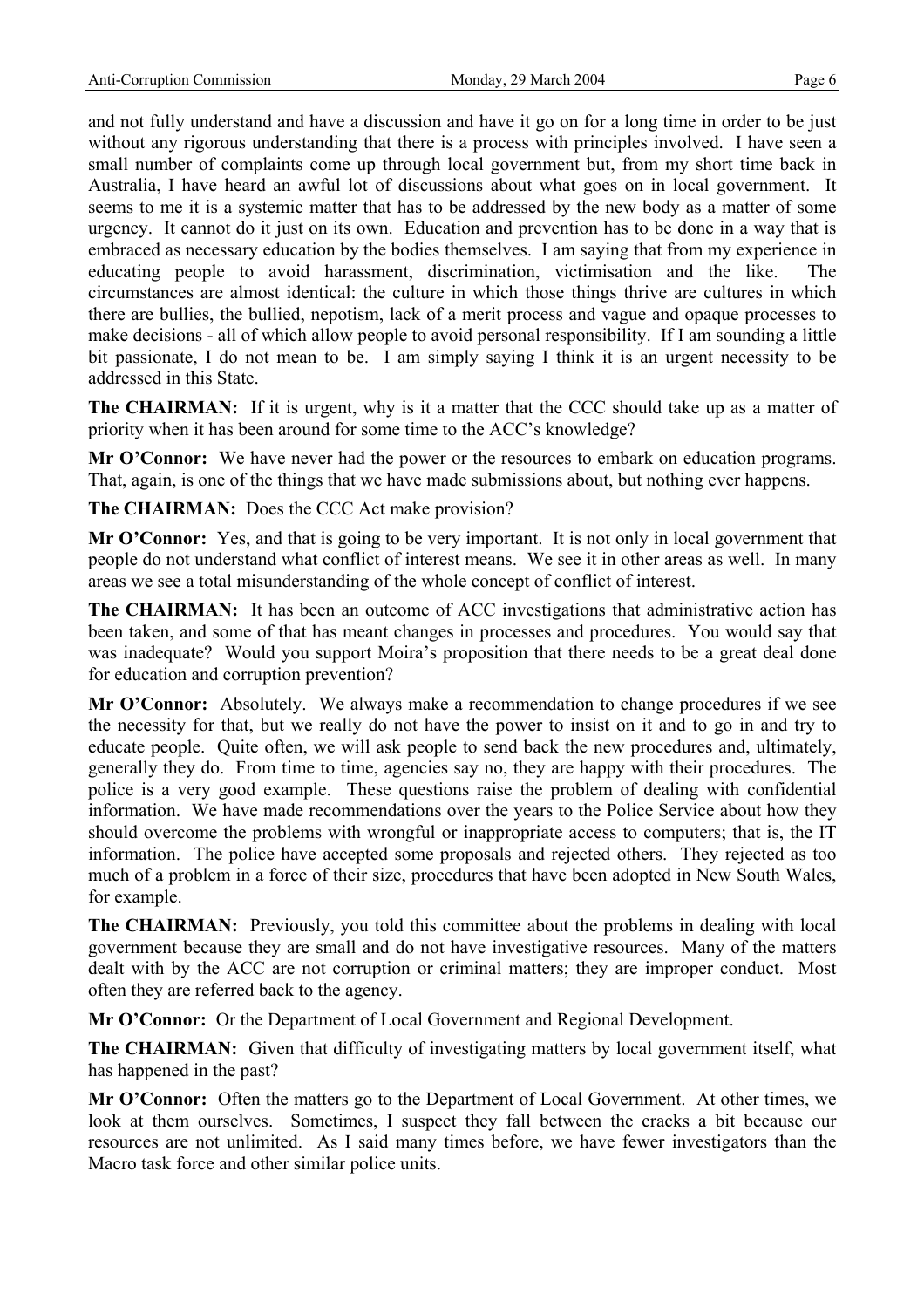**The CHAIRMAN:** In addition to the need for education and corruption prevention, it would appear that the investigative functions of the local government association could be reconsidered?

**Mr O'Connor:** I think that may be done by increasing the number of investigators in the Department of Local Government. They do a very good job but I do not think they have very many investigators.

**Mr Charlwood:** I am not aware of the numbers. I know they have moved to recruit additional investigators. I suspect they have similar numbers to us.

**The CHAIRMAN:** I turn now to question 6, which refers to the same table, that is, the audit of other authorities. There were 114 matters. First of all, what is the nature of the other authority investigations?

**Mr O'Connor:** They could be all sorts: police investigations and public sector investigation unit investigations, for example.

**The CHAIRMAN:** They are matters that come to the attention of the ACC and, after a preliminary inquiry, they are referred to the appropriate agency for further action?

**Mr O'Connor:** Not necessarily after a preliminary inquiry. They might be referred straight to the other agency after having a look at what the allegation is.

**The CHAIRMAN:** As an assessment?

**Mr O'Connor:** It could be the Department of Local Government, the education department, the Department of Justice - all those sorts of agencies.

**The CHAIRMAN:** The number of matters for review is quite substantial. Is that indicative of the matter you raised earlier that you are trying your best to finalise matters before the transition?

Mr O'Connor: Yes, we have been putting very heavy pressure on agencies to complete the matters we have referred to them so that we can tidy them up before we have to hand things over to the CCC. Obviously, we are endeavouring to expedite our own cases, although they are diminishing as our people leave.

**The CHAIRMAN:** I want to come to the matter of your staffing later on.

**Mr O'Connor:** Yes, it would be a reflection of the efforts to not burden the CCC with a vast backlog.

**The CHAIRMAN:** Since we are addressing that table at page 2, question 12 refers to the increase in physical surveillance from October to December 2003. My first thought was that the physical surveillance may be related to the royal commission, but I think the royal commission substantially completed its investigations by the end of July.

**Mr O'Connor:** Yes. None of it was related to the royal commission.

**The CHAIRMAN:** This physical surveillance is not electronic surveillance; it is the physical whatever you do?

**Mr O'Connor:** Using the "dogs", as they are called.

**The CHAIRMAN:** Using the "dogs". Can you explain why there seems to be some substantial jump?

**Mr O'Connor:** We had some significant investigations running that required physical surveillance.

**The CHAIRMAN:** Fourteen in the Western Australia Police Service and 14 relating to other public authorities.

**Mr Charlwood:** Can I perhaps add to that that I think it demonstrates the use to which telecommunications interception is put. We do not randomly drive around looking for misconduct.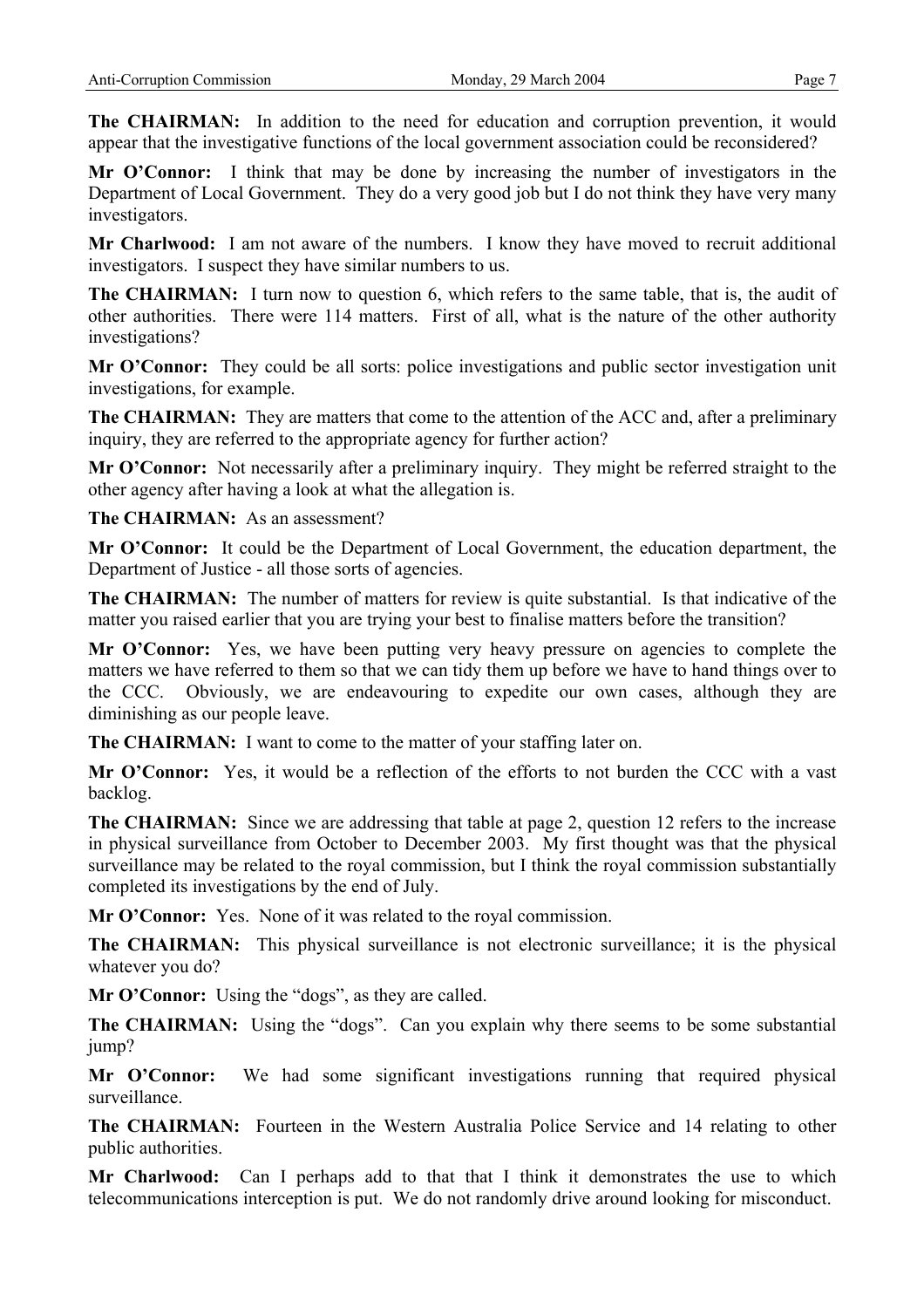Telecommunications interception enables us to focus our resources on targets or particular areas and apply physical surveillance to that to gather evidence, hopefully to be used in prosecutions or other forums.

**Mr J.N. HYDE:** Part of the success or rationale of any corruption fighting agency is the ability to get rid of unfounded allegations of corruption; to deal with them and get them out of the way quickly.

[10.10 am]

**Mr O'Connor:** I am pleased to hear you say that it is part of the success. It is something I have been arguing for a long time.

**Hon GRAHAM GIFFARD:** Obviously with some success.

**Mr O'Connor:** Yes, I have convinced someone.

**Mr J.N. HYDE:** Part of the success is making people know about it. You inherited a number of issues from the OCC. You are about to hand issues over to the new body. Are there any cases, allegations, rumours or innuendos that have been hanging around like bad smells through the time of the three bodies and that we as a community and you as an agency have not been able to put a lid on? Are there serious issues of corruption that have not been able to be proved through the time of the OCC and the ACC and are now being passed on to the CCC? Those are two areas of the spectrum.

**Mr O'Connor:** I cannot think of any off the top of my head.

**Ms Rayner:** Do you mean cases that have not been finalised or cases in which the outcome has not been what we think it should have been?

**Mr J.N. HYDE:** Part of the reason that the Government is giving your bodies incredible powers is that -

**Mr O'Connor:** We have not got incredible powers. The CCC has all the powers.

**The CHAIRMAN:** Could I attempt to clarify what I think John is saying? You have files that are closed because the matters have reached criminal prosecution or disciplinary action; you have files that are closed because facts are unsubstantiated; you have files that are inoperative but open; in other words, information and intelligence gathering is contributing to those files. Have any such files that have been opened through the period of the OCC and the ACC be transferred to the CCC?

**Mr O'Connor:** I cannot think of any.

**Mr Charlwood:** I cannot think of any. There are historical matters like Argyle and the Mickelbergs, which some might say have been done to death in a number of forums. Of course, our files on those matters are no longer active.

**Mr O'Connor:** Some of the perennial complainants are already at the CCC.

**Mr J.N. HYDE:** That is the issue I am getting at.

**Mr O'Connor:** They would have complained to the OCC and not got satisfaction; they would have complained to the ACC and not got satisfaction; and they now complain to the CCC; they will probably complain to you or some of your colleagues at some stage.

**Hon SUE ELLERY:** If they have not already.

**Mr O'Connor:** Yes, they probably have.

**The CHAIRMAN:** There is a difference between the person who might in another jurisdiction be called a vexatious litigant.

**Mr O'Connor:** A focused complainant.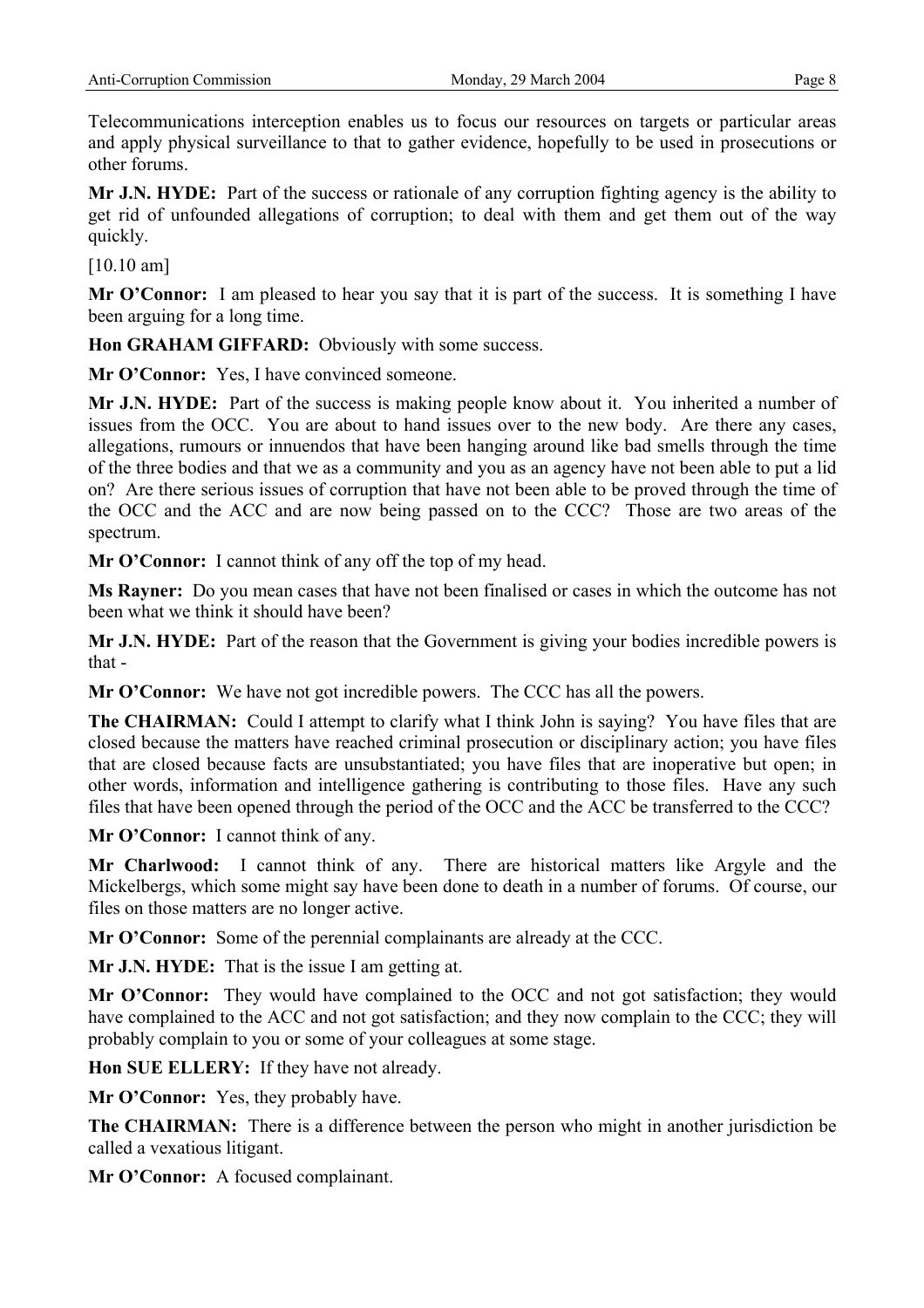**The CHAIRMAN:** The difference between that and matters that have an aura of suspicion about them but cannot be substantiated and are therefore subject to continuing -

# **Mr O'Connor:** We do not -

**The CHAIRMAN:** You do not have those?

**Mr O'Connor:** Let me finish. We do not have files that are inactive, I think you said, but on which we are receiving intelligence - they are either open or they are closed - but we do have intelligence facilities in the intelligence section. We quite often refer the information on a file to the intelligence section and close the file, but it remains there with the intelligence section. We have in the past reactivated matters when further information happened to come in, such as another complaint coming in, and that added to what we already held meant that it was something we should look at.

**Ms Rayner:** I just want to make a comment before I hand over to the guy who knows all the facts and the detail. You would expect that sometimes comments or reports would be made to us without any substantiating facts at all. Without some detail we cannot investigate them. I am sure that quite a few people would have brought to us over time matters of deep suspicion which have never been able to be investigated because they do not know names, dates and places. However, over time more information may come in. They are not open files, but they are, as Terry said, kept somewhere in the corporate memory of the organisation - which is about to be completely lost - to be reactivated if at some point facts come in that can be dealt with. A major worry for me is that ongoing suspicions will not be reamed out. The royal commission was intended to ream out ongoing suspicions about criminal conduct. It dealt with some matters, but other matters will keep on coming back, I think.

**Mr J.N. HYDE:** I am trying to focus on corporate knowledge of issues about which there is suspicion and there is some evidence but they cannot go to trial. In the overview, are there crooks who have been too smart so far? Could you give us an idea? Are we dealing with a major problem or a couple of cases?

**Mr O'Connor:** The royal commission has given you some information, and various people have taken different takes on it. The royal commission's information was the information we gave it. Its investigations were basically our investigations, but published. Some years ago now before this committee, I said that there is evidence to indicate that a not insubstantial number of the detective cohort engage in criminal and corrupt conduct. The evidence on which I based that statement came out in the royal commission. That remains the case with police. We have said that we have concerns with local government, but it is always a matter of gathering evidence, and it is not easy.

**The CHAIRMAN:** My recollection is that you stated publicly that there were 70 police officers or thereabouts who were not particularly wholesome.

**Mr O'Connor:** We had evidence to indicate that there were 70. That is what I said, which is not to say that there might not have been more, but that is what I base this statement on; that there was not an inconsiderable number.

**The CHAIRMAN:** My recollection is that the royal commission identified 53 serving officers and 152 in total.

**Mr O'Connor:** Yes. The royal commission had the advantage because when it took our material away, of course, it was able to compel people and to obtain other information, which we could not do. Yes, there is a problem there and there is a problem in other areas of government, but I have to say that I do not think in general in government it is widespread - in fact, I am sure it is not - but there are pockets. Local government is one area where there are some pockets.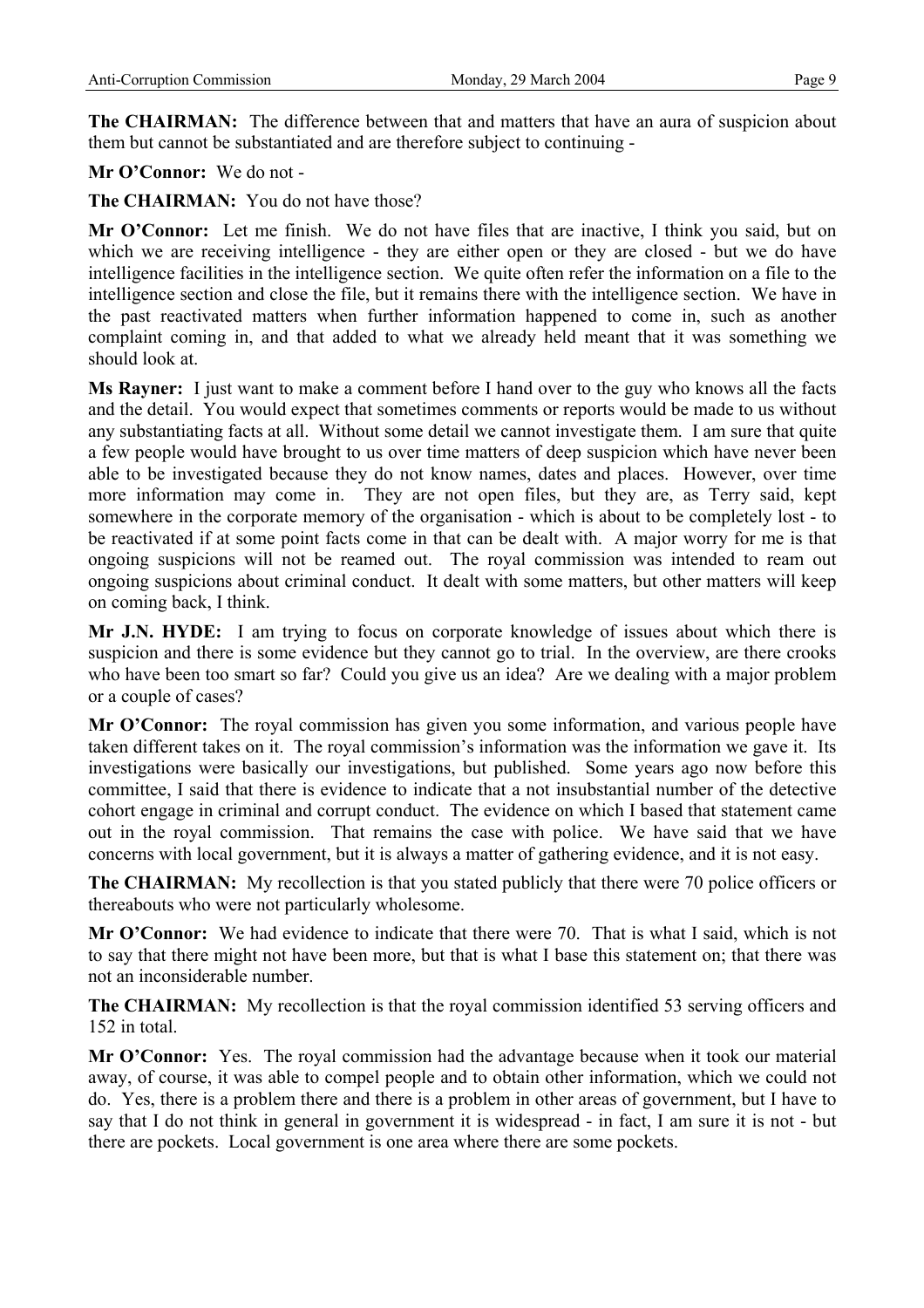**The CHAIRMAN:** That causes me concern in the light of what Moira has said of this loss of corporate knowledge. I assume that all the files that are kept by the ACC will be transferred to the CCC.

# **Ms Rayner:** Yes.

**The CHAIRMAN:** When you refer to the corporate knowledge, what in particular are you referring to?

**Ms Rayner:** It is the links between files; it is the people who bring up a matter. At our commission meetings a number of staff attend, as well as the commissioners, such as my colleagues who have been commissioners for a long time. I am the baby commissioner; I say that of myself because I have not been at it very long. The links are made through people remembering things that have happened in the past or having an understanding about liaison meetings with the police or being aware of the latest development in a TI exercise. That is when you get an overview. The overview may not have been addressed sufficiently under the ACC in its time for a whole range of reasons. The thing that worries me most is that overview, which is only between people, will be lost, because people will not know which files to open. No-one reads a file and gets it, but someone has the big picture, or a range of people may have it when they talk together. That will not be there any longer. I have been involved in restructuring organisations for many years. One of the worries I have is about the way in which the new CCC is starting its operations without giving the existing staff, many of whom have got tremendous skills and a huge reservoir of ability, any opportunity to contribute towards their new corporate knowledge. What we have here is a serious worry, for me anyway.

**The CHAIRMAN:** The Attorney General indicated at one stage that many of the ACC investigators would be taken up by the CCC. Is that not happening?

**Mr O'Connor:** I do not think the Attorney General ever indicated that.

**The CHAIRMAN:** He certainly did, Mr O'Connor. He made that statement quite clearly. He might not have made it to you, but he has made it quite clear that many of the ACC staff would be transferred to the CCC. My question to you is that in the light of your concern about the loss of corporate knowledge, is the ACC staff being taken up by the CCC? [10.20 am]

## **Mr O'Connor:** No.

**Ms Rayner:** No.

**Mr Charlwood:** Only two in the information technology area have been offered re-employment with the CCC. Our solicitor has been offered placement with the CCC through redeployment. No other staff have been offered long-term positions. A number are there on secondment, until the end of May, or thereabouts.

**Mr J.N. HYDE:** However, only half of the CCC positions have been advertised and dealt with, so far.

**Mr O'Connor:** In terms of the operational positions, they have moved through the directors, managers, senior investigators, investigators, intelligence officers and senior intelligence officers. I am not sure how many other operational positions are still to be announced.

**Mr J.N. HYDE:** You would think that a number of your very good staff would have applied for those positions that have not been announced yet.

**Mr O'Connor:** A number of very good staff have applied.

**Dr E. CONSTABLE:** Are they getting interviewed?

**Mr O'Connor:** Three have gained interviews in the process, so far.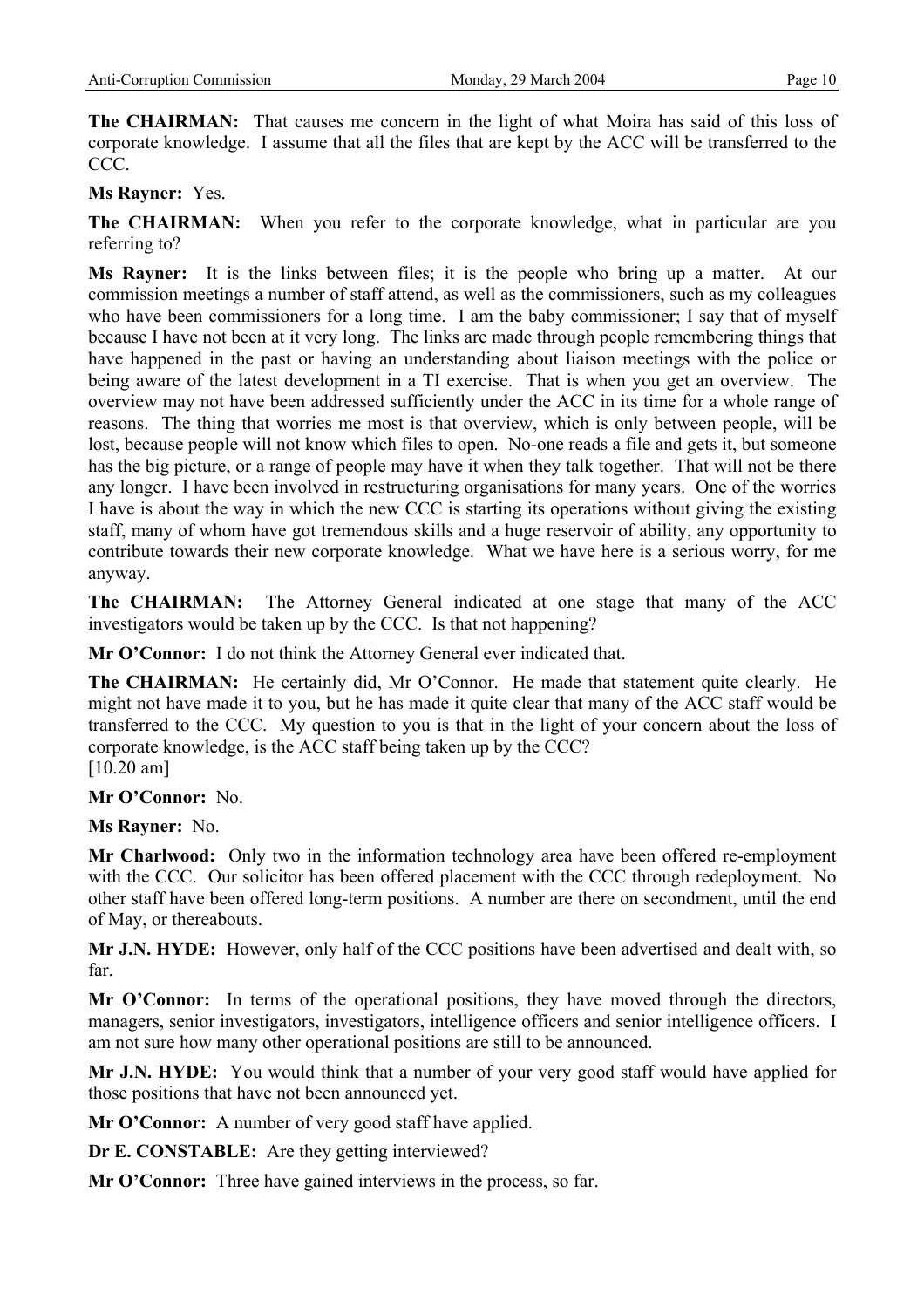**Dr E. CONSTABLE:** How many would have applied?

**Ms Rayner:** Tens - lots of them.

**Mr O'Connor:** I do not know - people are very private about these things. It will mean that the CCC will take time to get up to speed, and will lose a lot of staff.

**The CHAIRMAN:** It will not merely take time to get up to speed; there is also that loss of corporate knowledge, as has been described by Commissioner Rayner. Can I ask the question in another way -

**Dr E. CONSTABLE:** Can I make another point? There is also the loss of investment. I have watched this in the ACC since the beginning, because I have been on the committee for seven years, or however long it has been, and large amounts of public money have been spent on the ACC. That will just go up in a puff of smoke, because we are not keeping that expertise. As Hon Derrick Tomlinson says, it is the loss of the corporate memory. It is a loss of investment by the State.

**Ms Rayner:** That is one part of it. The other is that it is a very expensive way to start up a new anticorruption body, by just ditching the old one entirely, including its infrastructure, leaseholds and so forth, and then starting with an entirely new body. I understand the political imperatives behind it, but it is very expensive. One of the costs is that loss of the recognition of ties that cannot possibly be created in a paper file.

**Dr E. CONSTABLE:** And the skills of the people.

**Mr O'Connor:** It is a bit surprising that they do not seem to be interested in our document handling facilities or our information technology facilities. They really seem to be about to set out to reinvent the wheel.

**Mr Doig:** The royal commission, in fairness, found nothing that would detract from the way in which the ACC had investigated matters. That is a fairly relevant point, as the chairman said. In many of the matters that were raised at the royal commission, we had done all the groundwork; they recycled our work.

**The CHAIRMAN:** Following up on Terry's comment, the CCC has at this stage indicated no interest. I think he referred specifically to IT. If they are not interested in your IT - I presume that you are talking about electronic data storage - is it the assumption that they will set up their own electronic information storage and retrieval facility, which may not be compatible with yours?

**Mr O'Connor:** That is the impression we get, yes.

**Ms Rayner:** It will not be compatible.

**The CHAIRMAN:** Not only will you have a loss of corporate knowledge, you will also have a loss of direct access to stored information.

**Ms Rayner:** My concern about that, having been involved in restructuring several times, is that the ability to use the old system is very quickly lost when the new system takes over, unless there is some form of continuity. I do not wish to be unduly critical here; it just seems to me to be highly risky that you will not be able to access our old system to get onto our old records unless there is some way of keeping the people who remember how it works at least for a while in the new organisation, and making sure that there is some sort of exchange. That does not look likely at the moment.

**Mr J.N. HYDE:** The secondment of ACC staff has been extended to when?

**Ms Rayner:** To May; and not those staff. They are investigative staff.

**Hon GRAHAM GIFFARD:** Can I get this clarified? You are worried that the CCC will not have the ability to access the old information?

**Ms Rayner:** I am warning that it could be completely lost. As soon as you have an old system -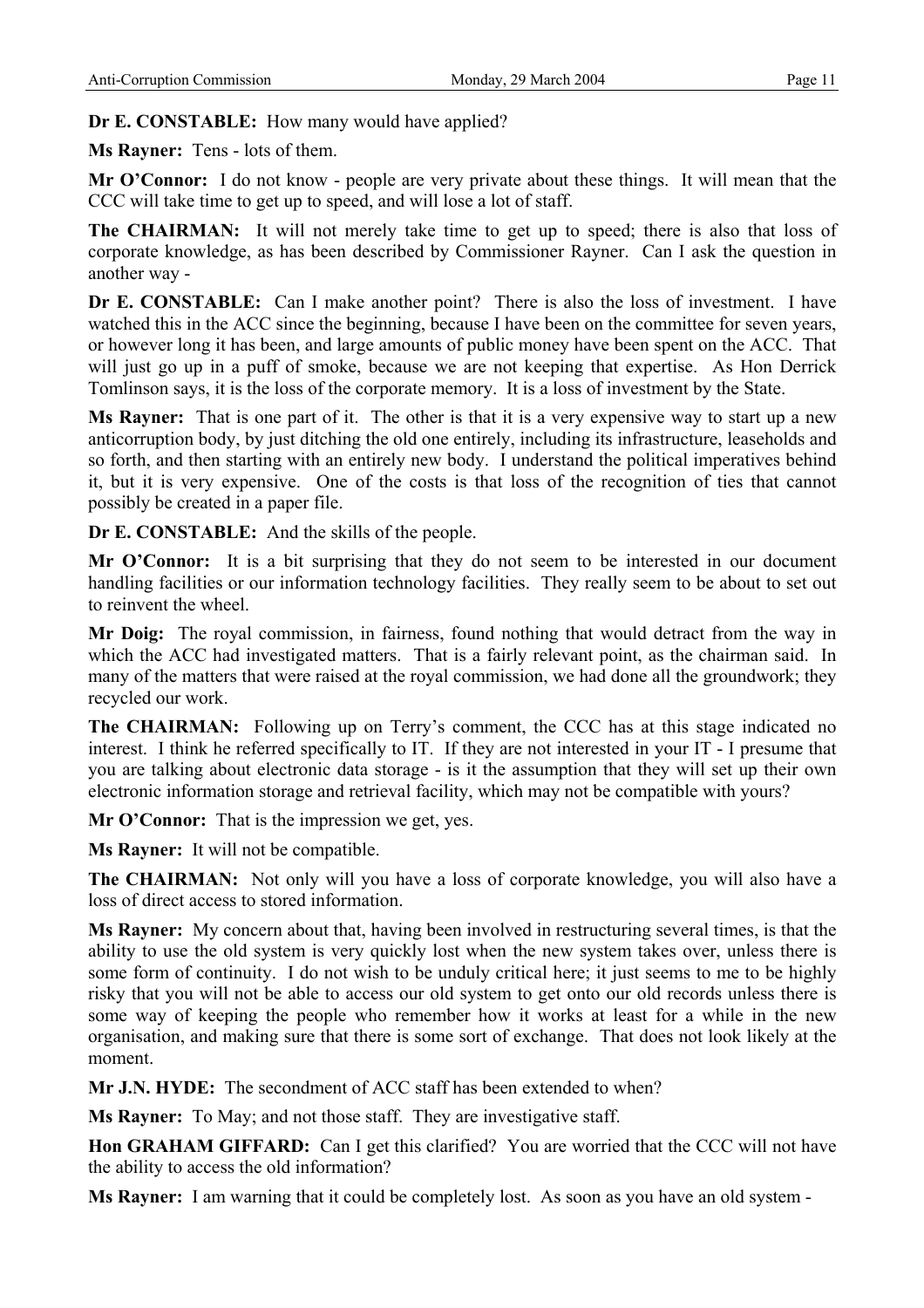**Hon GRAHAM GIFFARD:** I am trying to establish how clear your understanding is. You are concerned, or you know?

**Ms Rayner:** I am not saying you will not be able to; I am saying that, from my experience, having been involved in restructures, reconfigurations and new systems in a number of areas, one loses the capacity even to interrogate the data you have on an old system as soon as a new one comes in, because you get up to skill on the new one - which I am sure will be fantastic - and you forget about the clodhopper one, which is the only other way you will have access to the information that now looks so terribly outdated. That happens really fast, unless it is part of your business plan to keep it, and make sure that you have the people with the skills still there working side by side. My other bit of information and advice, if anyone asks - which no-one has, but now I am going to say so - is that you would actually need to run the two in parallel for a couple of years. That is the only way it is actually going to occur. Maybe that is what the CCC intends to do.

**Mr O'Connor:** Except that they are not making any effort to find out anything about us. Our people that have gone across are not working with our system. Our people who have been seconded to the CCC are not working with our system.

**The CHAIRMAN:** How many of your staff, particularly senior investigative staff, have sought, or have been appointed to positions elsewhere, other than the CCC?

**Ms Rayner:** Eighteen.

**The CHAIRMAN:** Eighteen, of how many?

**Ms Rayner:** Sixty.

**The CHAIRMAN:** Eighteen have left the ACC and will not be available to the CCC?

**Mr Charlwood:** Not necessarily. They can still apply for positions that have yet to be advertised. We have six seconded to other agencies; five are employed; three have employment outside of those two methods; and we have four on long-term leave without pay. There are in fact six contract officers seconded to the CCC.

**The CHAIRMAN:** Are those six part of the 18?

**Ms Rayner:** No - these are people who have been seconded, so they have not actually got jobs.

**The CHAIRMAN:** I will jump over to question 9, about serious misconduct and action taken, on page 6 of your report, which indicates a high proportion of alleged assaults in the general public sector. Can you indicate the nature of these assaults?

**Mr O'Connor:** They are not alleged; they have been prosecuted.

**The CHAIRMAN:** They are actual assaults?

**Mr O'Connor:** Physical and sexual, on which charges have been laid. Perhaps I should say that they might still be alleged, but they have gone past the mere allegation, and there has been sufficient evidence for charges to be laid.

**The CHAIRMAN:** We find that nine are criminal charges relating to assault, nine criminal charges laid against other government departments, seven are assault or sexual assault, and only six are against police officers. Can you explain this?

**Mr O'Connor:** The bulk of them come from the Department of Education and Training. Is that the explanation you are looking for?

**The CHAIRMAN:** Of the nine criminal charges, four relate to sexual assault.

**Mr O'Connor:** Yes.

**The CHAIRMAN:** They come from the Department of Education and Training. Why are these matters, which are serious criminal matters, dealt with by the ACC, rather than the Police Service?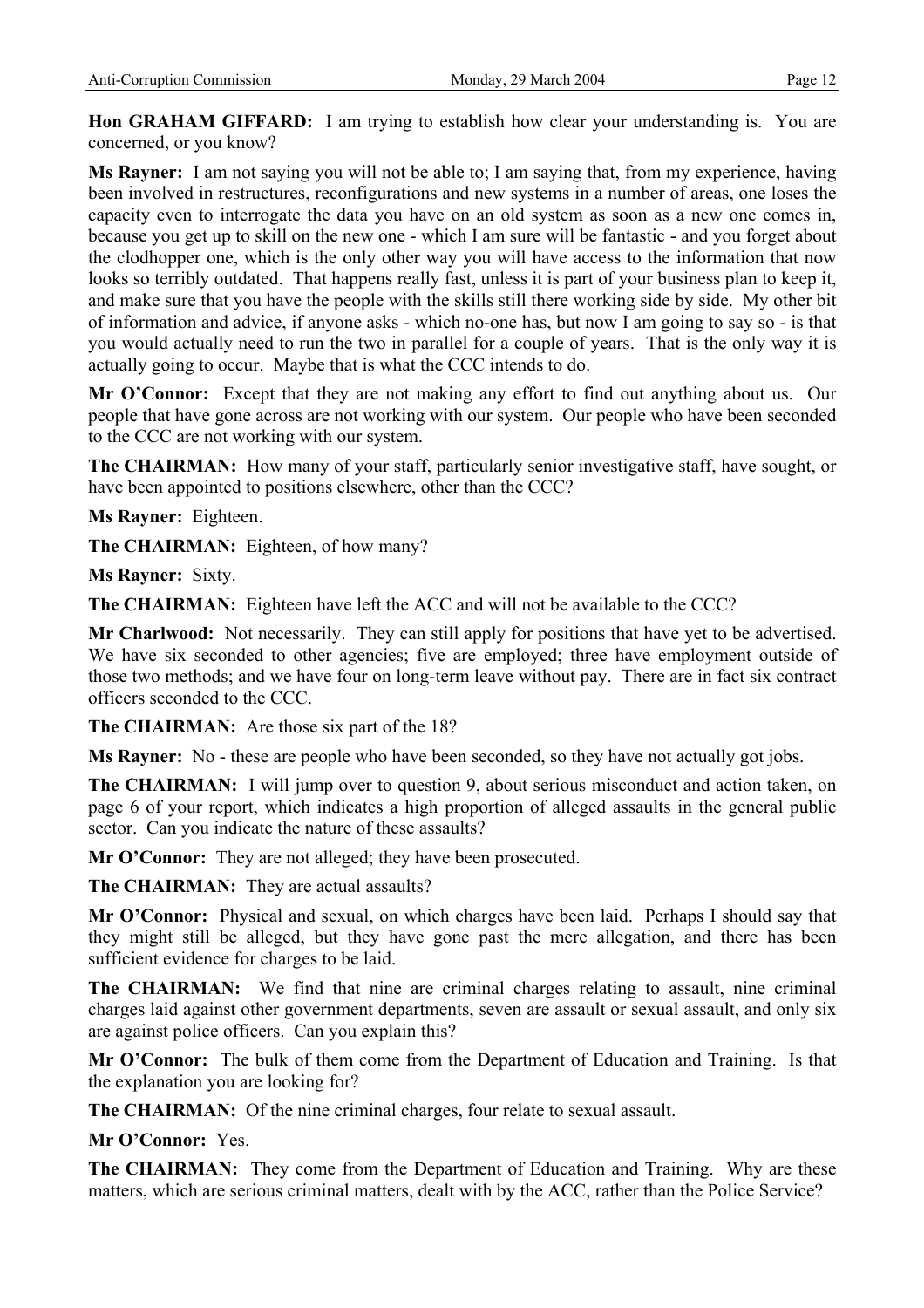**Mr O'Connor:** They are not dealt with by the ACC. They are dealt with by the Police Service. We have an obligation to oversight them, and that is what we are reporting - our oversight.

**The CHAIRMAN:** If a complaint initially comes to ACC -

**Mr O'Connor:** Not necessarily; following the obligations under section 14, the head of the agency reports the incident to us and we refer it. In cases of child sexual assault, we would always refer to the child abuse unit at the Police Service, who are expert in this area, and we exercise oversight.

[10.30 am]

**Mr J.N. HYDE:** Is the Department of Education and Training managing the issue itself?

Mr O'Connor: No. We have concerns about its policies. It has very muddled policies. It does not understand the difference between sexual assault and harassment. The ACC has asked the Department of Education and Training to review its policies and to give proper training to its staff. Members should see its policy on these issues; it is muddled between teacher-on-teacher or staffmember-on-staff-member assault and staff-member-on-child assault. It is muddled between what is harassment and what is assault. It is very confusing.

**The CHAIRMAN:** The Department of Education and Training is the amalgamation of TAFEs and schools. Is the focus of the ACC's concerns on the school sector, the TAFE sector or both?

**Mr O'Connor:** The school sector.

**Hon BARBARA SCOTT:** Has the ACC dealt with allegations of child sexual abuse with the Department for Community Development? I am referring to children in foster care and that sort of thing. Has the DCD approached the ACC?

**Ms Rayner:** No, it has not.

**Mr Charlwood:** I cannot recall any specific allegations having been made.

**Hon BARBARA SCOTT:** Yet a number of child sexual abuses that have happened in Western Australia have been revealed in Parliament.

**Mr O'Connor:** I can think of only a couple of allegations of assault by a staff member over the past six years. I do not remember any sexual assaults at all.

**Mr Lewis:** Is it the fact that the bulk of those matters that come from DCD relate to private individuals rather than public officers, so there is no obligation on the agency to report to the ACC?

**Dr E. CONSTABLE:** Foster carers are paid by the State; they care for children.

**Ms Rayner:** I would have thought they were public officers.

**Hon BARBARA SCOTT:** I do not know about the category of that, but I know that the Crime and Misconduct Commission in Queensland revealed a raft of allegations and instances of abuse of children in foster care in Queensland.

**Mr O'Connor:** That is right. There was a lot of publicity about that.

**Mr J.N. HYDE:** At the end of the ACC's watch, it is important for the committee to hear the views of its longstanding members and also from Moira, who has experience in other jurisdictions. A finding of the Royal Commission Into Whether There Has Been Any Corrupt or Criminal Conduct by Western Australian Police Officers was that there seemed to be less corruption in Western Australia compared with other States. The royal commission found that Western Australia is not at the boil-bursting point at which New South Wales and Queensland were, and certainly that Victoria seems to be with regard to its Police Force at the moment. Do you have an opinion on that?

**Mr O'Connor:** Do you mean about corruption in the Police Service?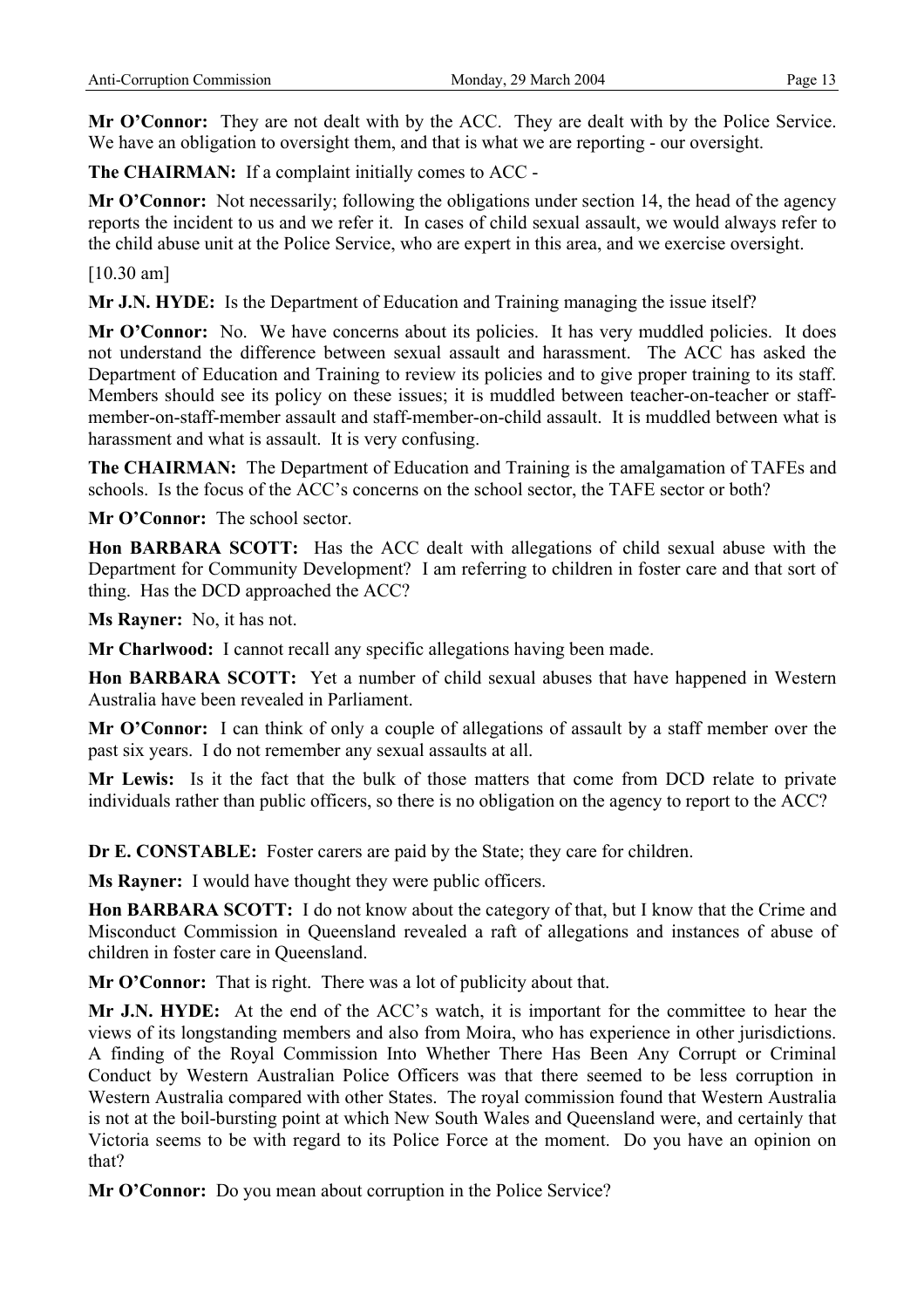**Mr J.N. HYDE:** In Western Australia as a State.

**Mr O'Connor:** I do not know whether the royal commission knows about anything else other than the Police Service. It did not investigate anything else. I do not believe that it is equipped to make that comment. It is very difficult to compare levels of corruption between different Police Services. The ACC does not have an intimate knowledge of what happens in other jurisdictions. As far as I am concerned, any corruption is too much corruption. There are certainly problems within the Western Australian Police Service.

**Mr J.N. HYDE:** Can you put it in perspective? Is Western Australia comparable with Zimbabwe, for example?

**Mr O'Connor:** I do not know. I have not been to Zimbabwe.

**Mr J.N. HYDE:** If there is no corruption, tell us to close it all down. Surely there must be a degree of recommendation or will the Government and the public keep chucking money -

**Mr O'Connor:** Obviously I am not making myself clear. I repeat: I said there is a level of corruption in the Police Service that is very concerning.

**Mr J.N. HYDE:** Any corruption is a concern. What level is it at?

**Mr Charlwood:** If the committee looks at the figures reported in the ACC's July-December report and compares them with the reports -

## **The CHAIRMAN:** Which page?

**Mr Charlwood:** Page 1 - the number of matters reported. Members must bear in mind that 212 matters were reported in a six-month period. We have reported that that is a reduction in the number of reports. However, the number of allegations of corrupt, criminal and serious improper conduct that the ACC has received over the years has not varied significantly. The figures have hovered between 450 and 500 a year. I do not have the figures in front of me, but I suspect that if the committee looked at corruption and criminal conduct, there would not be a great variation in the number of cases that were reported each year. The figures demonstrate that there is a problem.

**Ms Rayner:** We will never know until people's attitudes, beliefs and behaviours are audited. To find out the answer to the question the member has asked, the public sector would have to be reviewed in an effective way. We would have to find out what public servants believed they ought to do when ethical issues arose, such as conflict of interest - as I have already mentioned - or when they became aware that a colleague had bent the rules or that nepotism had lead to claims that people had been given jobs and that the merit selection had been disrupted etc. It would appear that that is a big ask in Western Australia, but it is being done in various private sector agencies and companies with which I am involved. They regularly check those types of matters with an external body. The justification for having an anti-corruption body is that it is meant to be an external mechanism for assessing the quality of the environment of the public sector, which is intended to lead to good government in Western Australia.

The CHAIRMAN: I refer the committee to page 4 of the ACC's report, which quantifies that statement. The ACC finalised some 290 matters, 53 of which - or 18 per cent - were substantiated. That embraces activities from corruption through to improper conduct. Some 54 matters were unsubstantiated and 172 "other outcomes" were the results. "Other outcomes" appears to support what Mr Hyde said previously about the ACC having demonstrated that the concerns were without substance.

**Ms Rayner:** In those cases, there was nothing we could do under the existing legislation and powers of the ACC, which is not necessarily the same thing. As members will see from the ACC's answer to that question, it has received a wide range of responses to allegations that have been made. Merely not being able to do anything formal with allegations may mean that the ACC believed that the matters were being appropriately investigated elsewhere. The measure of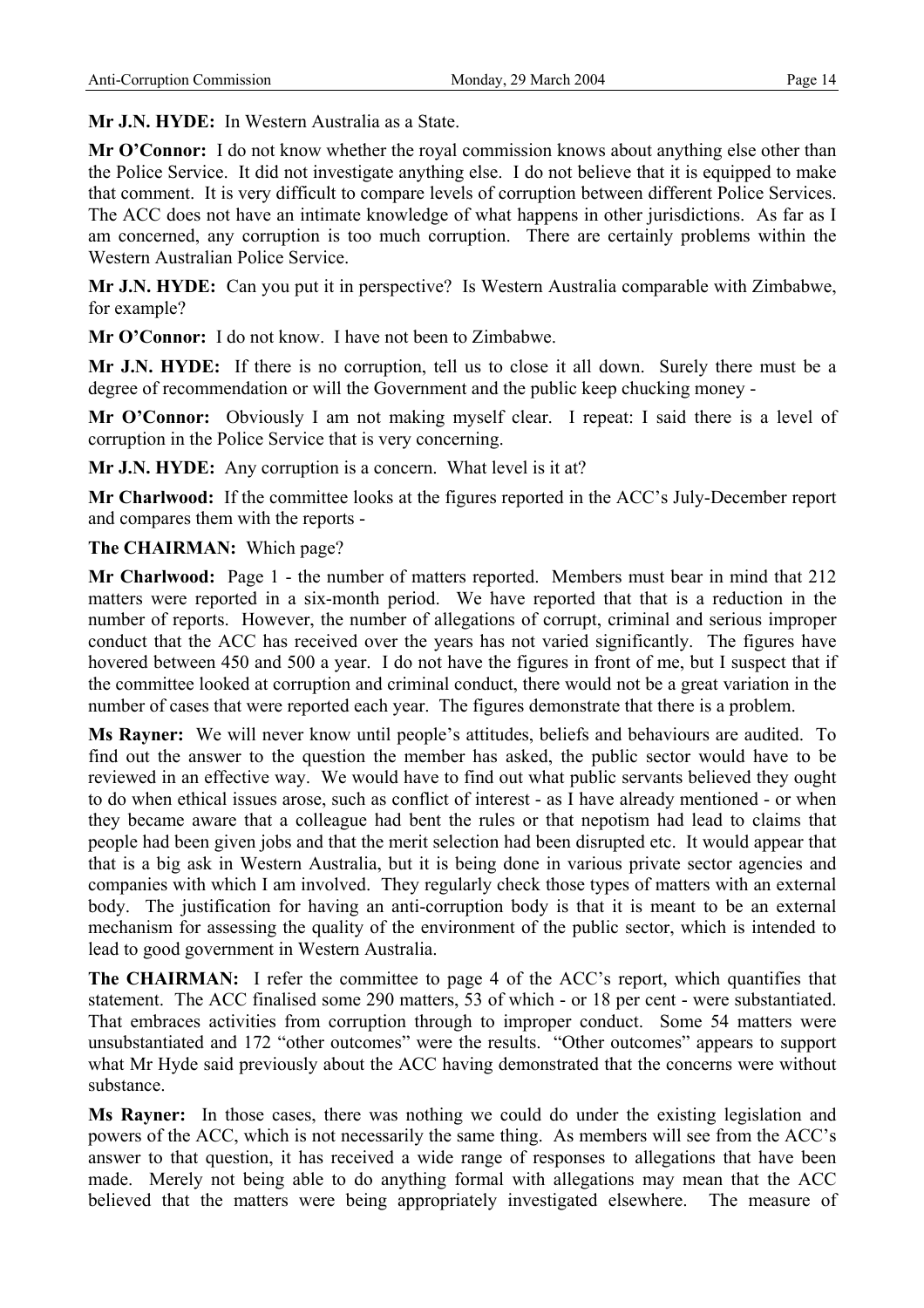complaints is only one crude measure of the levels of corruption, improper conduct or a lack of ethical and acceptable public sector behaviour. It is not until you talk with people anonymously in a safe environment that you find out what are their experiences and their perceptions. That is another measure. There must be a bit of triangulation. Recently the Sex Discrimination Commissioner of the federal Human Rights and Equal Opportunity Commission conducted a survey on the experiences of sexual harassment in the workplace and found that up to 28 per cent of women were sexually harassed in the workplace. Twenty-eight per cent of female paid employees will not make complaints of sexual harassment, sexual assault or anything like that; they will deal with the matter in various ways. That tells us that there is a culture in which this conduct is tolerated, borne, complained about and persists. I put to the committee that the new body and this Government must take up and address that issue. It is not known what the levels of improper conduct are, and the Government does not have to look for villains to prosecute. The culture in which that type of behaviour is put up with, persists and endures must be changed.

**Mr O'Connor:** That will require resources.

**The CHAIRMAN:** You have already indicated that, given the nature of local government, some of the small local government authorities lack the capability to investigate their own matters.

**Mr O'Connor:** It is worse than that.

**The CHAIRMAN:** You have said also that the focus of the Department of Education and Training on its school sector policy regarding assault is unsatisfactory.

**Ms Rayner:** Some individual instances have come to our attention that indicate that the policies, even if they were good, have not been communicated very well to individuals. Let me be clear about that.

Mr O'Connor: In some cases an allegation that was made was clearly an allegation of sexual assault, yet it was treated as though it was harassment.

[10.40 am]

**Ms Rayner:** With mediation, when someone should have gone to the cops.

**The CHAIRMAN:** By the time the matter gets to the police that there is an allegation of sexual assault, it is a very serious matter. That may be symptomatic of matters that have not been brought to attention.

**Ms Rayner:** The serious and obvious cases are such. I remember once seeing an allegation of an assault upon a child, which was responded to by a person in the department concerned as, "Well, I don't know what she did to provoke it", which indicated to me that there had been a bit of a failure in education and communication on otherwise good policies. I am not saying that was the Department of Education and Training, but I have seen it.

**Mr O'Connor:** Not in this State, you are saying?

**Ms Rayner:** I am just not saying any identifying particulars, Terry. I see it over and over again in other areas, so I am not surprised to see it here. However, when they are making a report to the Anti-Corruption Commission and do not understand the enormity of what they have reported, that alarms me. It indicates that the reporting agencies do not understand that they have just revealed that their staff totally mishandled what was actually a sexual assault on a minor.

**The CHAIRMAN:** Moira, what you are saying concerns me. However, when you consider that we are talking about the Anti-Corruption Commission, which is an investigative agency to respond to complaints from the public sector, it is obliged to report them. In addition to the ACC as an investigative agency, we have the Ombudsperson, or Ombudsman - I am sorry about the -

**Ms Rayner:** That is a Swedish word. It is all right.

**The CHAIRMAN:** The Ombudsperson: you will accept that?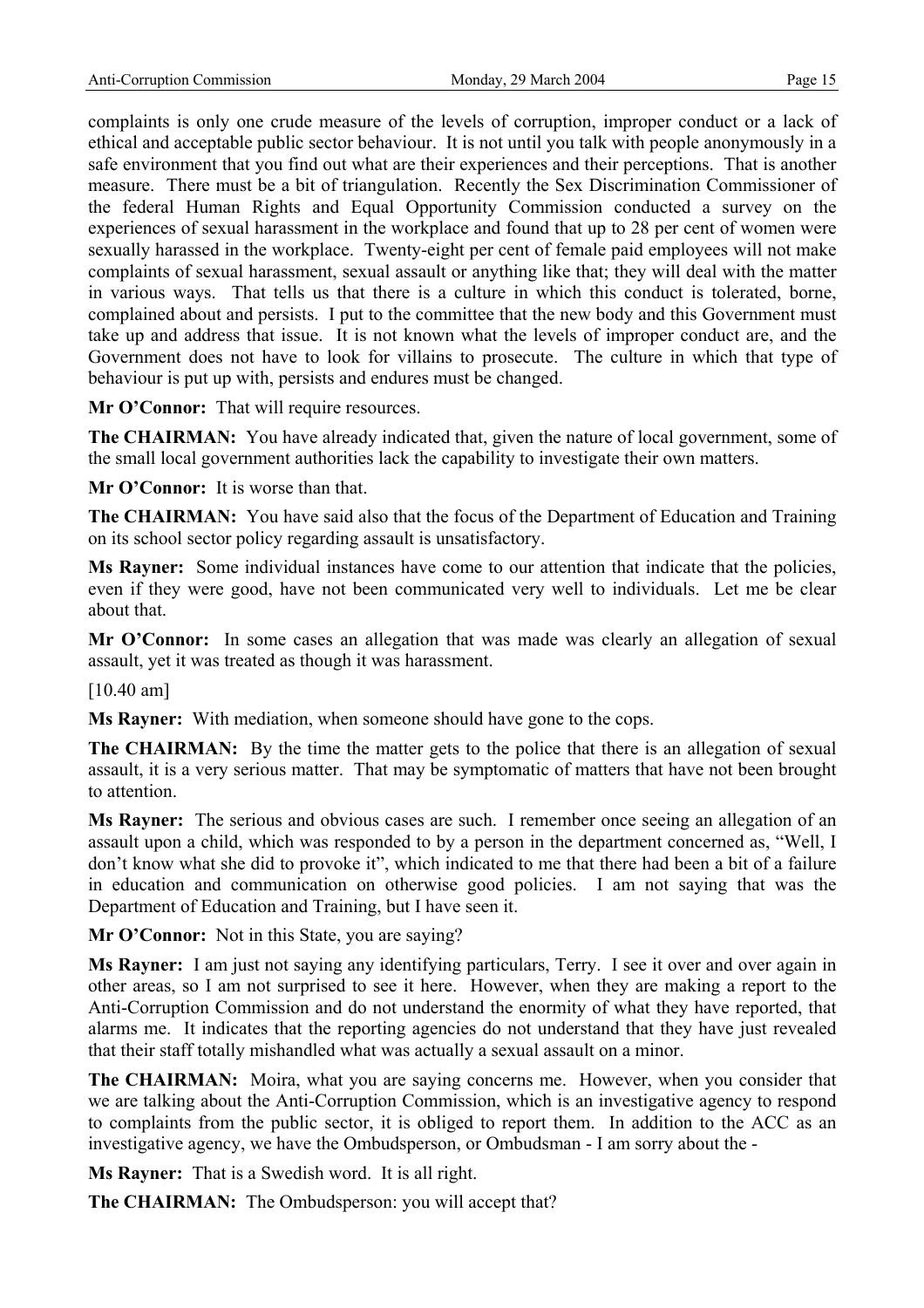## **Ms Rayner:** Ombudsman.

**The CHAIRMAN:** The Ombudsperson - in this case the Ombudswoman -

**Ms Rayner:** No, Ombudsman.

**The CHAIRMAN:** - is there to mediate complaints between public officers and private citizens. In addition to that you have the Public Sector Standards Commission, which is about ethics and the sorts of things that you have been referring to. You have the Information Commissioner for freedom of information. We have a plethora of agencies, yet there are gaps that you have observed, particularly in the corruption prevention function.

**Ms Rayner:** Indeed. I would expect this, though, Mr Chairman. I was remarking to two of my colleagues earlier on the plethora of child protection mechanisms in New South Wales, while the child abuse rates continue to soar. It seems to me self-evident that the only way one can deal with improper conduct, unethical behaviour and, ultimately, corrupt conduct is to recognise that there will always be some crims who will take advantage of an opportunity. There will always be some people who, through propensity, deliberately get themselves into a position in which they can misuse authority, as paedophiles do, and others who get themselves into those sorts of areas. However, the majority of corrupt and improper conduct comes from people who are exposed to a temptation and start to believe it is okay.

**The CHAIRMAN:** Opportunistic corruption.

**Ms Rayner:** Opportunistic stuff and affected by the culture that they are in. The best defence to building a corrupt culture is to work very hard at building an ethical one of long standing. Edgar Schein says it takes 25 years to do that. It takes sustained leadership, and it takes a very clear message that failure to do so has nasty consequences. However, it does not mean working in an atmosphere of fear; it means working in an atmosphere in which these issues are identified and discussed in a creative and positive sense. I suspect that one of the reasons that we do not have that discussion is that there is a lack of information, for example, about what is a conflict of interest and a perception that if you identify it, then you have done something wrong, which you have not. Conflicts happen all the time. It is what you do that matters, and there is a lack of sophisticated alternatives to doing particular things. However, to me, it always get down to the same thing: that any anti-corruption body really should be working to change the culture, which means highlighting the big picture, working with other agencies, ensuring that educational activities are targeted and that people understand that their duties are to speak out, say no or whatever else, and I think that is a new shift.

**Mr O'Connor:** I think you can have a hundred oversight bodies and other bodies. They are not going to make any difference until the agencies start to own the problem and recognise that they have a responsibility. They cannot just hand it off to the Public Sector Standards Commission, and they cannot just hand it off to the ACC or the CCC or whoever. They must address the issues. Every agency must address them. Until that happens, the situation is never going to improve. As Moira says, you need information in order to be able to address the issue, and that requires some -

**The CHAIRMAN:** Terry, there is an alternative explanation, and that may be a lack of coordination or sharing of information among the agencies. For example, Moira has talked about the need for the development of corporate ethics within the public sector, identified in the work of the ACC. The Public Sector Standards Commission has the responsibility for corporate ethics.

**Mr O'Connor:** That is the problem.

**The CHAIRMAN:** Yes, exactly.

Mr O'Connor: I think the agency has the responsibility for it. Until the agency says, "We are really going to adopt this as something that we are going to push in our agency", it is going to be a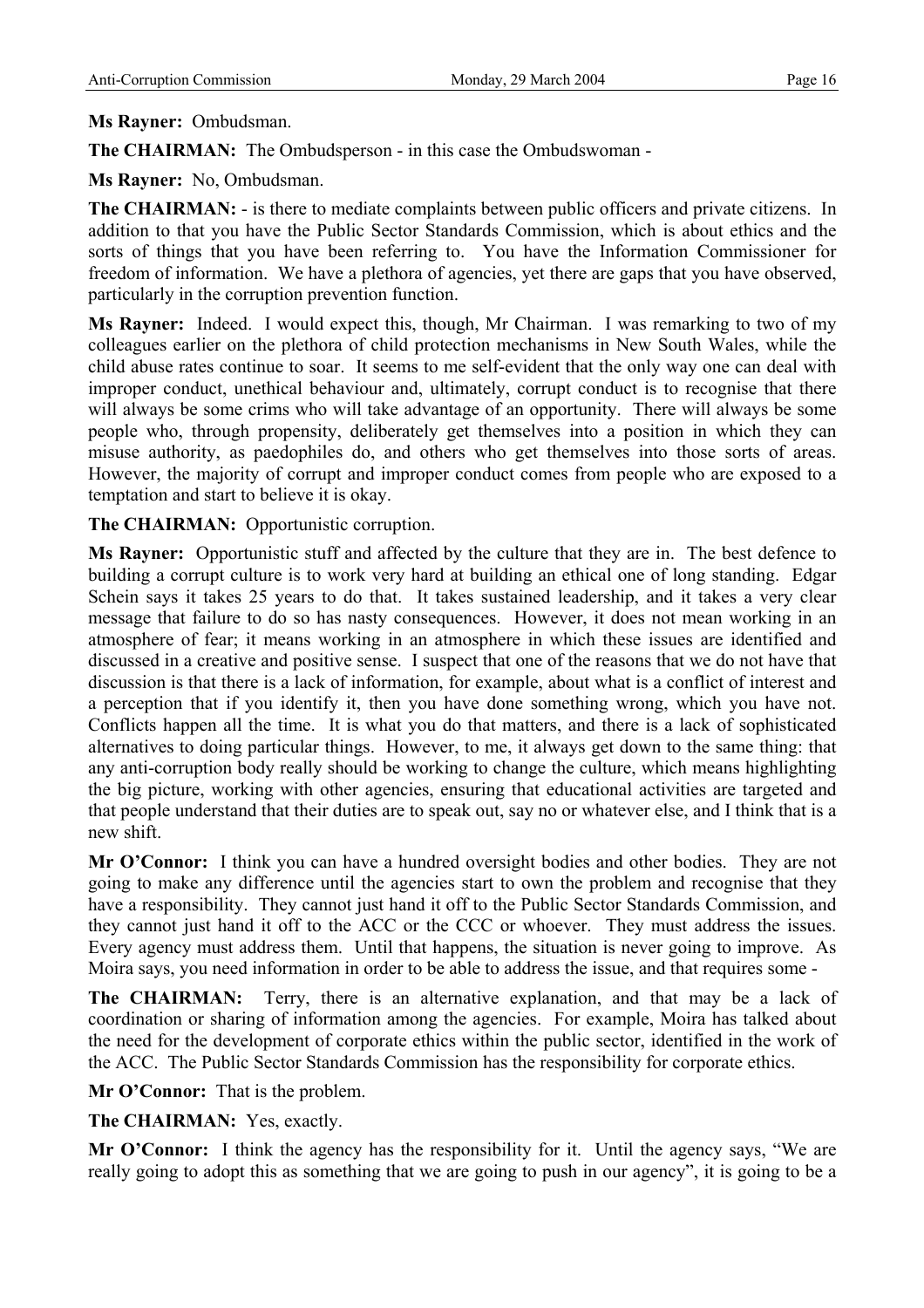battle. You will never get someone from outside coming in and imposing those sorts of things on an agency.

**The CHAIRMAN:** When you refer to "an agency", you are talking about a government department or -

Mr O'Connor: Yes. I personally have been driven mad by the number of rules, regulations, policies and other crap that you have to put in place in an agency like the ACC, as required by government. When someone is forcing you to do all these things, the temptation is to do it all and then throw it away or throw it in the bottom drawer and never look at it again. People have to sort of feel as though they are part of what it is that they are doing and required to do.

**Hon BARBARA SCOTT:** From the discussion and from the information you have given us about the culture in agencies in Western Australia, could you comment on the whistleblowers, or is that evidence of frustration within an agency at not having a proper structure in place within the agency so that people can complain about something that is happening; therefore, they must go outside that agency to make the complaint? We just seem to have whistleblowers everywhere complaining.

**Ms Rayner:** A whistleblower is usually a person of actual and/or self-perceived integrity who believes so strongly that things ought to be done a particular way that if they are not done, their disappointment requires them to speak up. They learn very quickly - this is the universal experience - that to speak up against an institution is to invite vast, inexorable retribution, no matter what the law says. I think it takes tremendous courage for people to speak up, or they are mad. Sometimes they are both by the time they are finished. I think the whistleblower legislation can only ever provide a moral stand; it will never actually provide real protection for those who make those complaints. That is my sad and cynical experience.

**Mr O'Connor:** That is borne out by the evidence.

**The CHAIRMAN:** It is part of the corporate ethics of organisations.

**Ms Rayner:** An ethical organisation will accept a difficult whistleblower experience as a learning experience and will protect that person; and I do not see it very often anywhere.

**The CHAIRMAN:** You are talking there about internal whistleblowing. There is also the concern that private individuals are not going to the ACC - a very small number appear to be - which would suggest concern there as well.

**Ms Rayner:** Lack of trust, I would think. I hope that the new body earns the trust of the public, and it is inundated with substantial complaints.

**The CHAIRMAN:** I have one final question, and that is question No 11. I refer to the outcomes of matters finalised on page 5. There has been a significant jump in substantiated criminal matters relating to police. Between July and September, there were two matters, and between October and December, 12 matters. Did that flow on from the royal commission, or is there some other explanation?

**Ms Rayner:** Lots of new staff, mainly.

**Mr O'Connor:** I think it is just first things being finished off. It is difficult to look at these things in short periods. Some investigations take quite a long time.

**The CHAIRMAN:** Any further questions? Any final comment to make?

**Mr O'Connor:** As we are in the early stages of rigor mortis and this is our last occasion, can I just say that, for me, it has been a privilege to be chairman of an organisation that has had working for it a body of people who have been very dedicated to the task in hand. Because of the inadequacies of our legislation, we were subjected, and they were subjected, to abuse - quite unreasonable abuse by and large - for the work they were doing.

[10.50 am]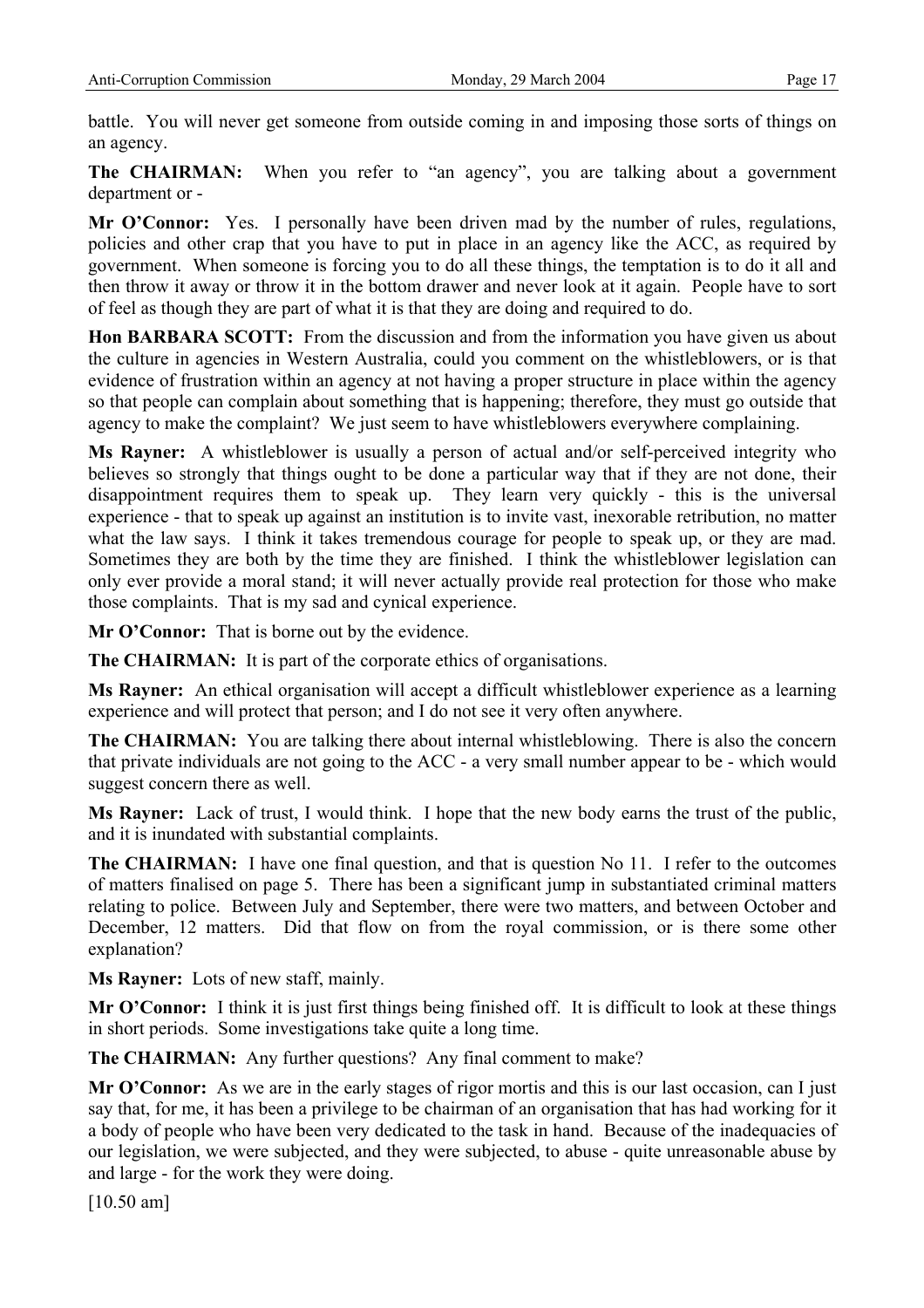They stuck to their task despite the high level of abuse that they received, and I am very proud to be associated with them. I should say that the quality of their work has been exemplified by the report of the royal commission. As I have said, virtually everything that the royal commission reported on were matters given to the royal commission by the ACC. In a couple of cases they were able to enhance the material because of the powers the royal commission had which the ACC did not have, but, by and large, they were not able to add anything to the ACC's work to find out anything else that the ACC had not found. Of course they were able in the end to say that they did not expect many prosecutions, because the ACC had already been advised by the Director of Public Prosecutions in a number of the cases that prosecution would not be pursued. The ACC, in conjunction with the police internal affairs unit, has been able to take one of the matters that the royal commission had worked on, but on which it did not talk to the ACC about further work it had done, and, by adding our corporate knowledge, we expect to see another police officer charged, which would be unexpected, but it would again be as a result of work done by ACC staff in conjunction with police internal affairs. So I think the community has a lot to thank the ACC people for, and I wish someone would apologise to them for the unpleasant abuse that they have received over such a long period of time.

The CHAIRMAN: If I have ever been the source of unpleasant comment, let me apologise, but I feel that there is nothing to apologise for. I have been chairman of the committee for seven years. I have worked with two chairmen of the commission, and with, I think, about seven or eight commissioners. This committee has always had a frank and very honest relationship with the ACC. We have been constrained by our standing orders and by the ACC Act in our ability to respond publicly to some of the matters that have been brought to attention. The commission has been unsparing in providing information to this committee; in fact, it has sometimes provided information that may be contrary to the confidentiality provisions. I am grateful that the committee has never, to my knowledge, broken faith and revealed any of that confidential information that you have given to us, but because of that confidentiality we have been unable to respond to some of the criticisms that have been unfairly directed at the ACC. I am extremely grateful that the Government has now taken up the recommendation that we made some six years ago for the appointment of a parliamentary inspector who will have access to operational information. There are very good reasons that politicians should not have access to operational information. However, with the new inspector having full access to files and all the powers of a royal commissioner, I think the problems of the past will be minimised. I am not saying that they will disappear. On behalf of the committee, I thank you all for the way in which you have cooperated and worked with us in the past.

**Mr O'Connor:** If I could just say on behalf of my colleagues as well, we appreciate the way in which the committee has dealt with the ACC. My criticism is not directed at the committee. We appreciate the relationship and the fact that the confidences that we have been able to share have not been disclosed. Despite the then Premier, Mr Court, and the then Leader of the Opposition, Dr Gallop, telling us that we should never tell anything confidential to a politician because they will never keep it to themselves, the committee has been -

**Dr E. CONSTABLE:** There are some exceptions to that!

**Mr O'Connor:** - the committee has been exemplary in that regard. We appreciate the relationship that we have had with the committee over that time.

**The CHAIRMAN:** I should advise you, however, that I will be retiring in May, and I will be writing a book. It will be published posthumously, but it will all be there!

**Mr J.N. HYDE:** Just to clarify, May of which year?

**The CHAIRMAN:** That is for you to find out!